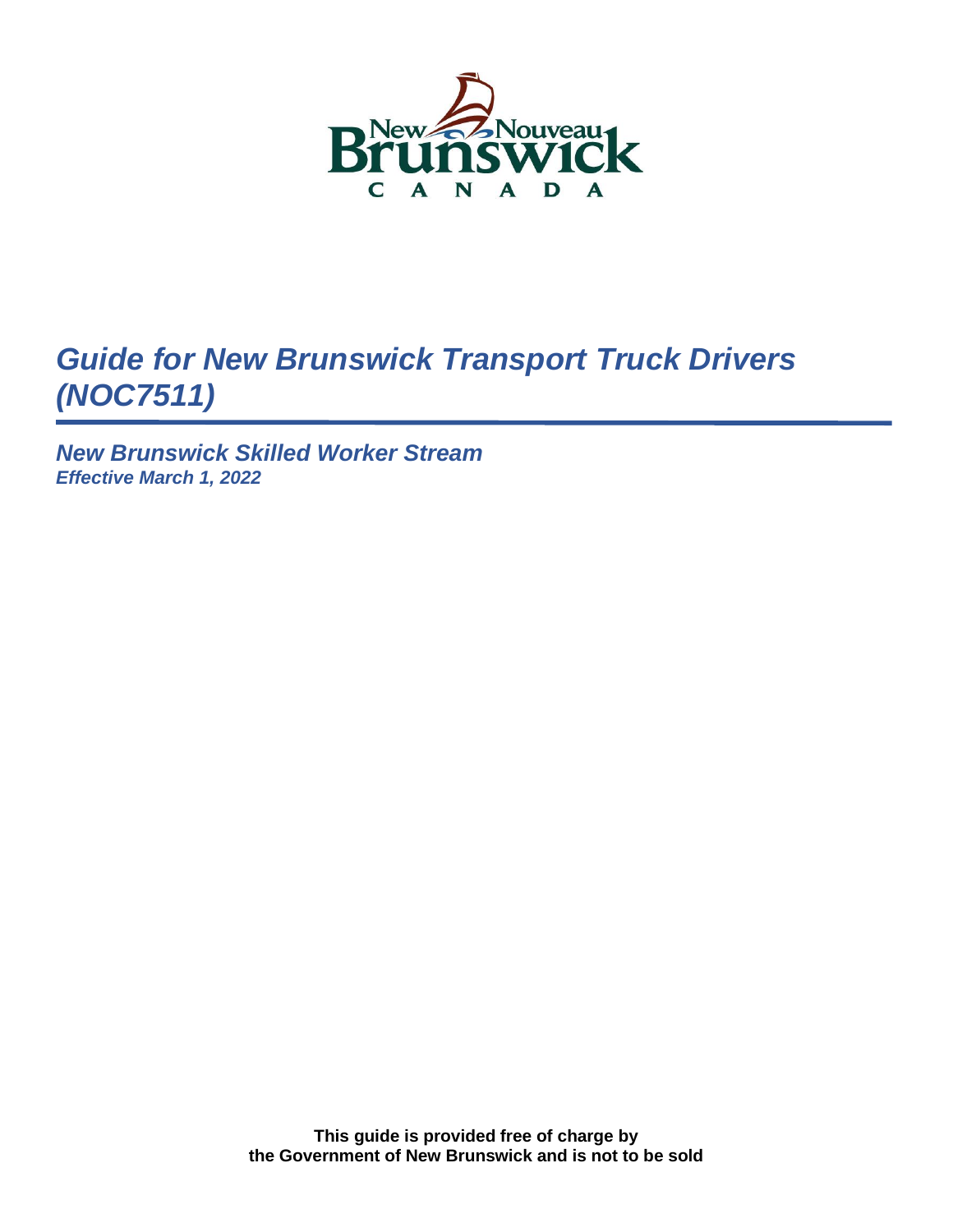# *Contact information*

### Mailing Address

New Brunswick Provincial Nominee Program Government of New Brunswick (GNB) Opportunities New Brunswick (ONB) Place 2000, 250 King Street Fredericton, New Brunswick CANADA E3B 9M9

Email [immigration@gnb.ca](mailto:immigration@gnb.ca) Website [www.welcomenb.ca](http://www.welcomenb.ca/)

#### Business hours

Monday to Friday, 8:15 a.m. – 4:30 p.m. Atlantic Standard Time (AST) Closed Saturday and Sunday Closed on statutory holidays

*In the event of a discrepancy between the New Brunswick Provincial Nominee Program (NBPNP) website and the NBPNP program guides, the information in the application program guides shall be considered correct. Please check our website regularly to ensure you are using the most up-to-date version of the application program guides.*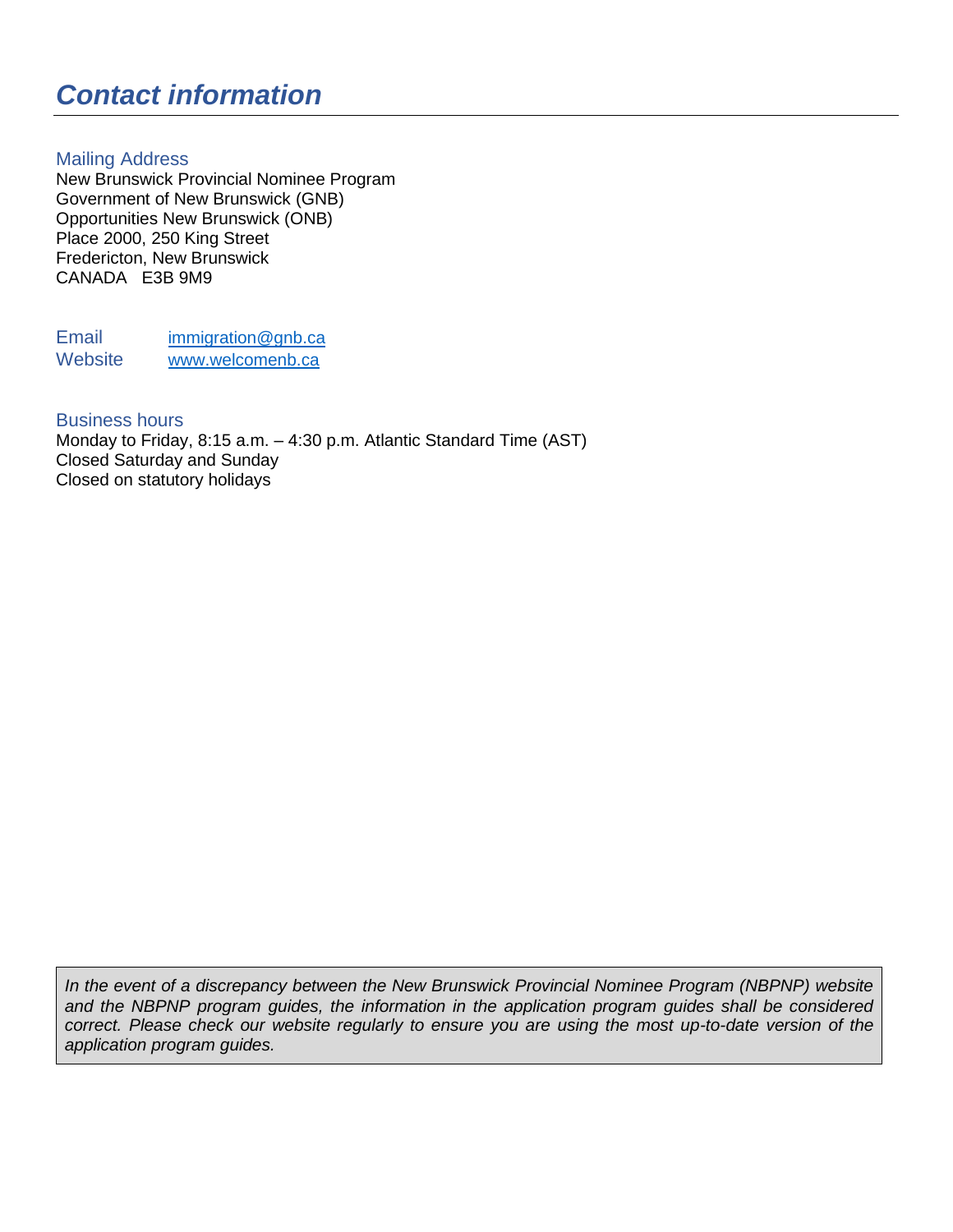# **Table of Contents**

| Step #1 |  |  |  |
|---------|--|--|--|
| Step #2 |  |  |  |
| Step #3 |  |  |  |
| Step #4 |  |  |  |
| Step #5 |  |  |  |
| Step #6 |  |  |  |
| Step #7 |  |  |  |
| Step #8 |  |  |  |
|         |  |  |  |
|         |  |  |  |
|         |  |  |  |
|         |  |  |  |
|         |  |  |  |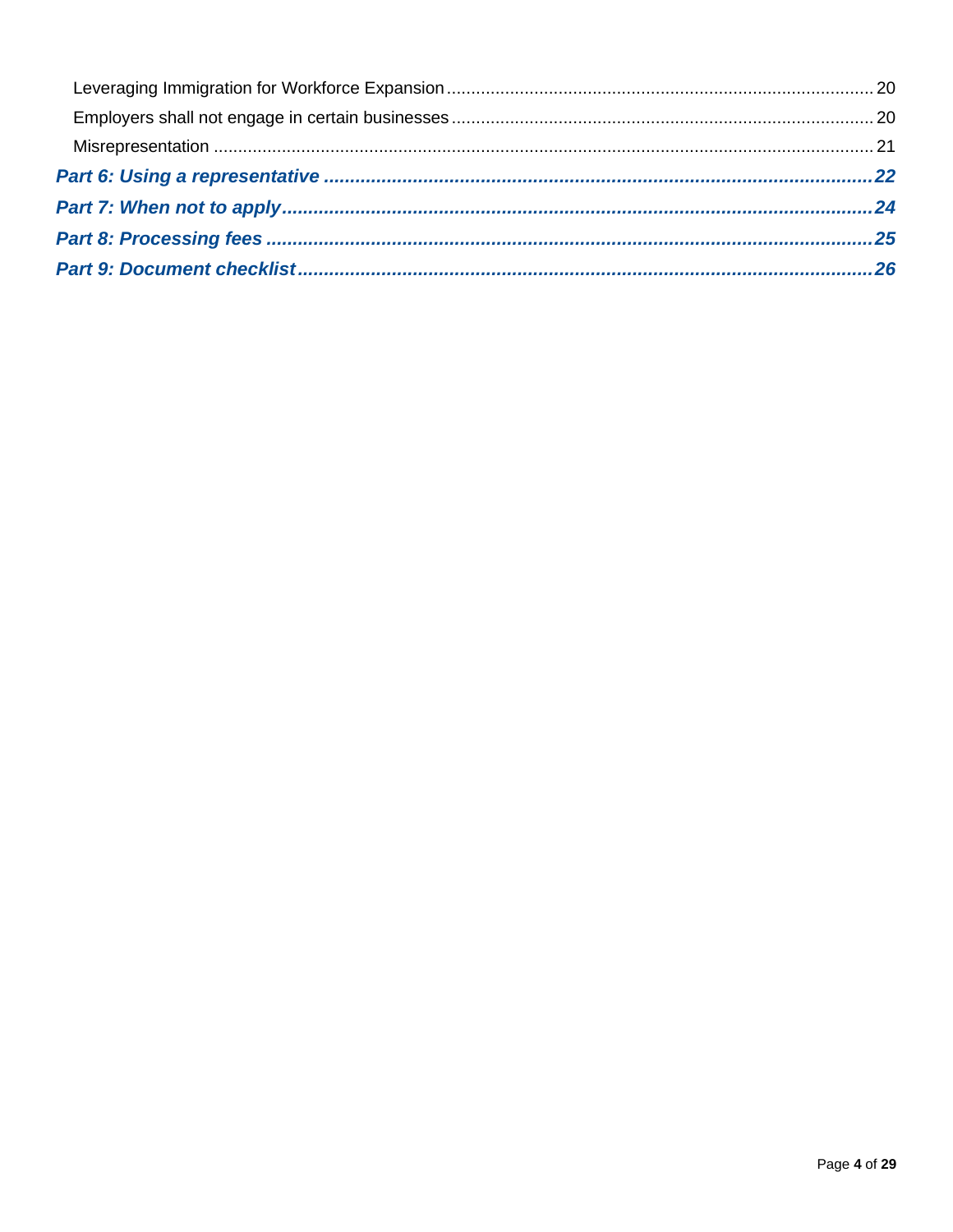## <span id="page-4-0"></span>Do I need a representative to help me apply?

No. The Government of Canada and the Government of New Brunswick treat everyone equally, whether they use a representative or not.

All the forms and information that you need to apply to immigrate to Canada are available for free. If you follow the instructions in the application guide, you can complete the application form and submit it on your own.

If you decide to use an immigration representative, be careful whom you ask for advice.

If you're hiring a paid representative [find out if they're authorized:](https://www.canada.ca/en/immigration-refugees-citizenship/services/immigration-citizenship-representative/choose/authorized.html)

- This means they have a license to practice and give advice
- If you choose a paid representative who's not authorized, we may return your application or refuse it
- If you give a representative money or compensate them in any other way in exchange for their services, they're considered paid and must be authorized

# <span id="page-4-1"></span>Tips to protect yourself from fraud

- Be careful of anything that sounds too good to be true
- Using a representative will not draw special attention to your application or guarantee that we'll approve it
- Beware of representatives who encourage you to give false information in your application. It's against the law, and you could be denied entry into Canada or deported after you arrive
- Don't leave original documents or photos with your representative
- Don't sign blank application forms
- Don't sign forms or documents unless you can read them. If you don't understand them, ask someone to translate
- Make sure to get copies of any documents your representative makes for you
- Any time you pay your representative, get a signed receipt
- Make sure your representative updates you on your application often
- Protect your money and remember:
	- o we'll **never** call you and ask you to deposit money into a personal bank account
	- o we'll **never** ask you to transfer money through a private money transfer company
	- o [processing fees](http://www.cic.gc.ca/english/information/fees/index.asp) are in Canadian dollars and they're the same around the world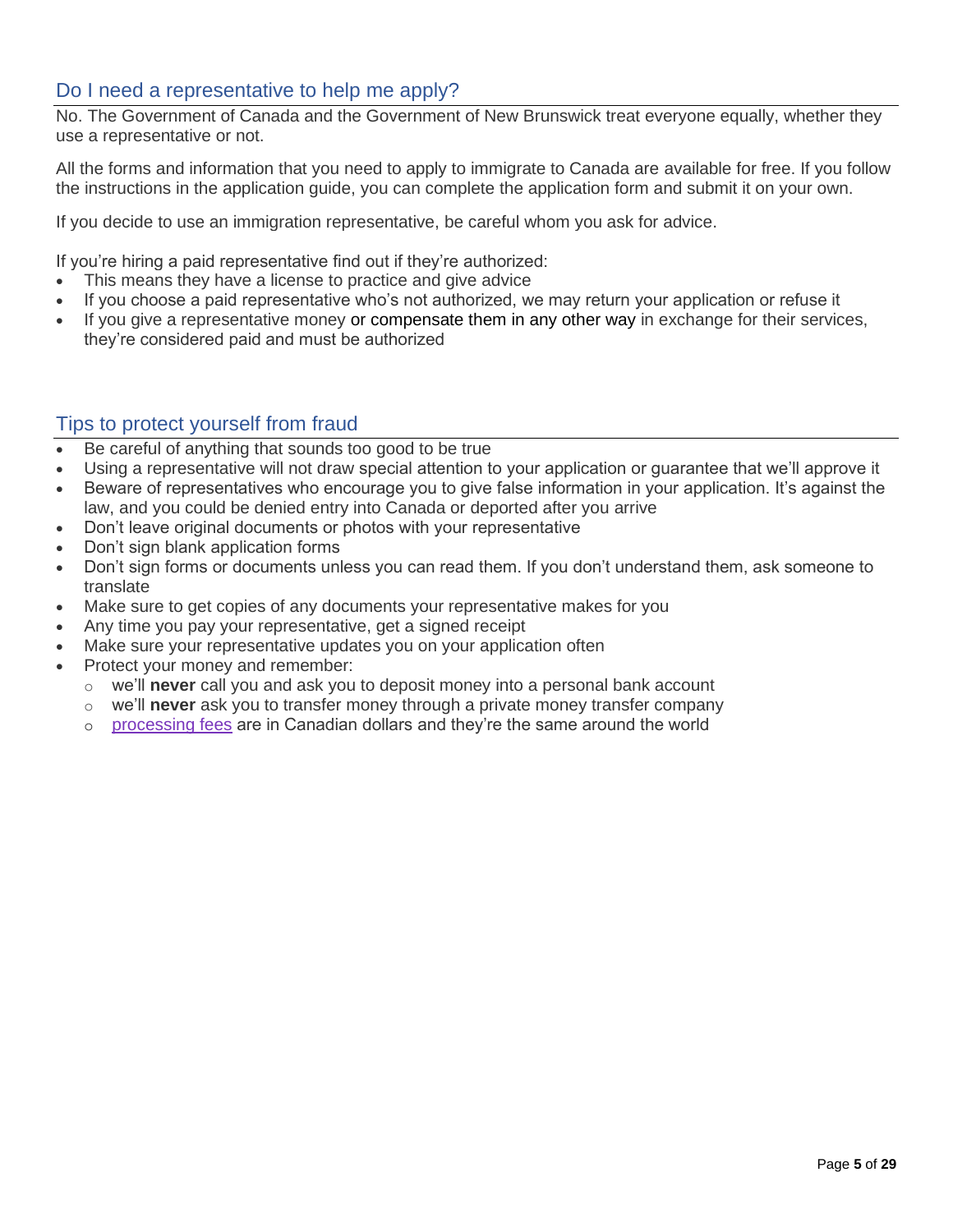# <span id="page-5-0"></span>*Part 1: Introduction*

In response to feedback from industry stakeholders, the Province has established a pathway specific to Transport Truck Drivers (NOC 7511) within the New Brunswick Skilled Worker Stream.

The New Brunswick Provincial Nominee Program (NBPNP), administered by the Government of New Brunswick (GNB), is an immigration program that allows GNB to nominate individuals with the greatest ability to become economically established in New Brunswick. This immigration stream is part of an economic immigration program and is not intended for family reunification, protected persons or for humanitarian and compassionate reasons.

The New Brunswick Skilled Worker Stream helps New Brunswick employers recruit foreign nationals and international graduates whose skills are in limited supply in the province and who have been unable to fill job vacancies with a Canadian citizen or permanent resident (PR).

The New Brunswick Skilled Worker Stream is for workers with the skills, education and work experience to contribute to New Brunswick's economy, and who are ready to live and work in New Brunswick permanently. This guide provides complete and comprehensive information about program requirements and eligibility. Please carefully read it before you apply.

When applying to any of New Brunswick's immigration streams, you must be PR Ready. In the New Brunswick Skilled Worker Stream, it means that you meet all minimum eligibility requirements and selection factors and have all the required documents on hand to prepare and submit a complete and correct application to the Government of New Brunswick and to the Government of Canada. Being PR Ready means more efficient processing, fewer delays and a better experience navigating the New Brunswick and Canadian immigration programs. In most cases, this means your application will be processed faster. For details refer to the **[Are you](https://www.bienvenuenb.ca/content/wel-bien/en/permanent_residence.html)  [PR ready?](https://www.bienvenuenb.ca/content/wel-bien/en/permanent_residence.html)** document available at [www.welcomenb.ca.](http://www.welcomenb.ca/)

NBPNP applications require two stages of approval before PR status may be obtained.

### Stage 1: Application to the NBPNP for a nomination certificate

If you meet all eligibility criteria and selection factors, and you have the support of your New Brunswick employer as indicated through a completed and signed Employer Information form (NBPNP-004), you can then apply to the NBPNP by submitting an online application. The processing time varies depending on the time required for the verification of documents included in your application and on the volume of applications received. In some cases, you may be asked to attend an interview.

#### Stage 2: Application to Immigration, Refugees and Citizenship Canada for a PR visa

If you are nominated by GNB, you should then apply to the Government of Canada for a PR visa, through Immigration, Refugees and Citizenship Canada (IRCC). In this case, you will send your application to the IRCC Centralized Intake Office in Sydney, Nova Scotia, Canada. You, your spouse and dependents must meet statutory requirements for medical, security and criminal admissibility. IRCC has the final authority to issue a PR visa. There is no guarantee that IRCC will approve your PR application even if you are nominated by GNB.

To submit your permanent residence application to IRCC, you can choose the [online application process](https://can01.safelinks.protection.outlook.com/?url=https%3A%2F%2Fwww.canada.ca%2Fen%2Fimmigration-refugees-citizenship%2Fservices%2Fimmigrate-canada%2Fhow-to-apply-online.html&data=04%7C01%7Ctammy.caseley%40onbcanada.ca%7Cfb171a091ed7493442fc08d9e02bcc83%7Ce08b7eefb5014a679ed007e38bfccee7%7C0%7C0%7C637787300981931045%7CUnknown%7CTWFpbGZsb3d8eyJWIjoiMC4wLjAwMDAiLCJQIjoiV2luMzIiLCJBTiI6Ik1haWwiLCJXVCI6Mn0%3D%7C3000&sdata=quFXq5RAKHoQIK5M8LtyXr6unIbMzJ%2FrTcKFZocJFHg%3D&reserved=0) or the [paper-based application process.](https://can01.safelinks.protection.outlook.com/?url=https%3A%2F%2Fwww.canada.ca%2Fen%2Fimmigration-refugees-citizenship%2Fservices%2Fimmigrate-canada%2Fprovincial-nominees%2Fapplication-process%2Fpaper.html&data=04%7C01%7Ctammy.caseley%40onbcanada.ca%7Cfb171a091ed7493442fc08d9e02bcc83%7Ce08b7eefb5014a679ed007e38bfccee7%7C0%7C0%7C637787300981931045%7CUnknown%7CTWFpbGZsb3d8eyJWIjoiMC4wLjAwMDAiLCJQIjoiV2luMzIiLCJBTiI6Ik1haWwiLCJXVCI6Mn0%3D%7C3000&sdata=TelIG79sWGJZXr%2FhMNDGmtTdnlpPha%2BNptYz%2F2%2FuoMg%3D&reserved=0)

### <span id="page-5-1"></span>Important Information

Provincial immigration pathways are dependent upon federal immigration allocations, application volumes and labour market needs. For this reason:

- GNB will determine the availability of immigration streams and categories depending on the volume of applications;
- GNB reserves the right to close or pause application intake without prior notice for any stream, at any time;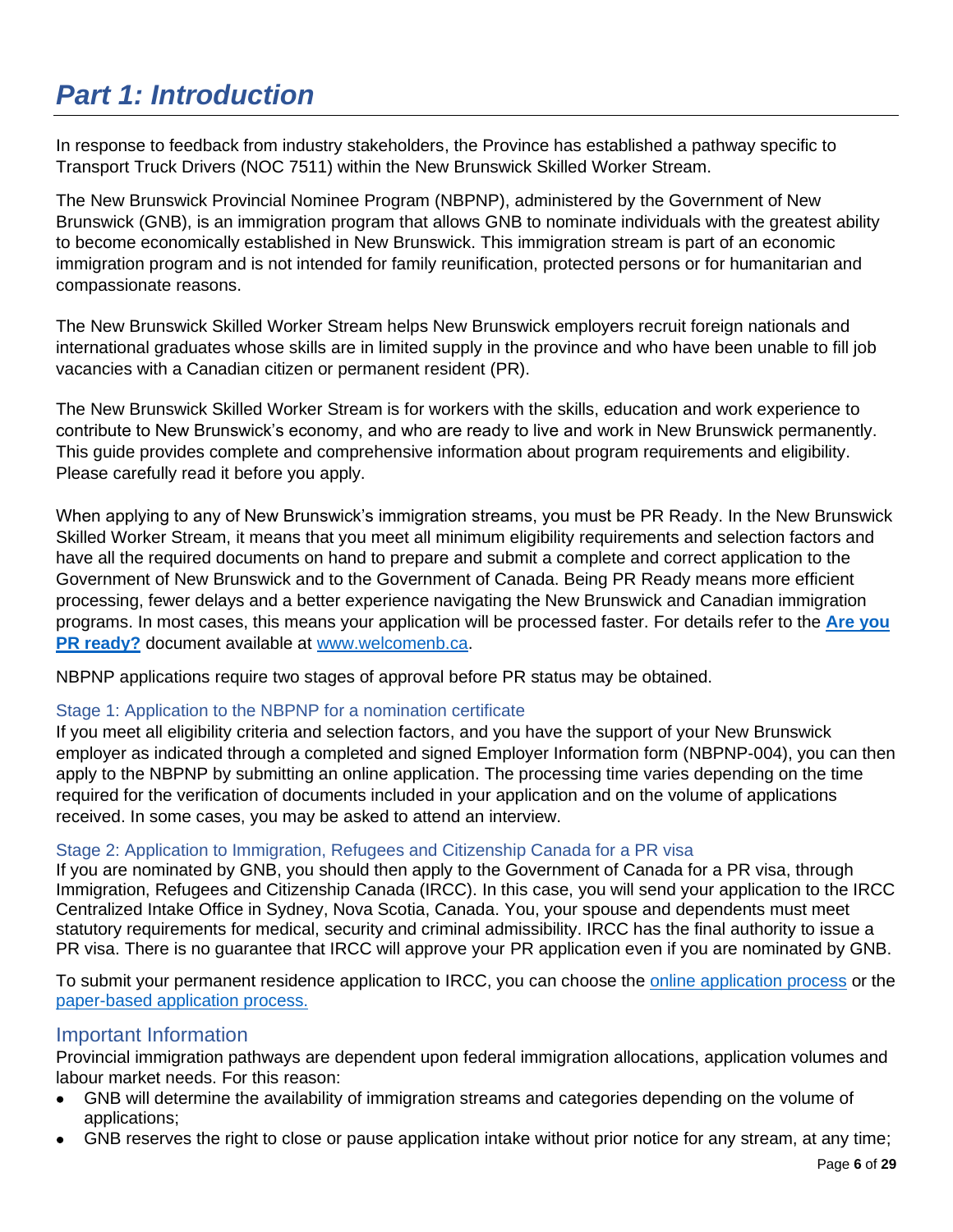- GNB is not obligated to process any expression of interest or application submitted to one of its streams or categories;
- GNB may decline to consider applications, irrespective of when an application was submitted;
- GNB will assess applications according to the most current criteria, regardless of the date of submission of an application;
- GNB will process applications at its discretion and in a manner that best supports the goals of the NBPNP. This can be based on application volumes, quality of individual applications, labour market information, economic forecasting and/or any other factors as determined by GNB;
- GNB will grant priority processing to applicants who have the greatest ability to become established economically in New Brunswick – as determined by GNB – and will not process applications on a first come, first served basis;
- The decision to process (or assess) any application and the outcome is at the sole discretion of GNB; and
- The decision to issue a nomination certificate is at the sole discretion of GNB.

By submitting an application to IRCC, employers and applicants agree and acknowledge that:

- Receipt of a nomination certificate from GNB does not guarantee that a PR visa will be issued by IRCC;
- IRCC has the sole authority to decide if persons will receive a PR visa. GNB is not responsible for any processes or decisions of IRCC; and
- IRCC will assess the application based on Canadian immigration law and make the final decision for granting a PR visa.

## <span id="page-6-0"></span>**Misrepresentation**

If it is found that you, or any person included in or associated with your application, has directly or indirectly misrepresented or intentionally withheld, or failed to submit, material fact(s) or information that induced or could have induced errors in the administration of the program whereas you could have been issued a nomination certificate without having provided truthful and complete information to enable GNB to properly assess the application, your application will be refused due to misrepresentation, regardless of your ability to meet any, or all of the eligibility requirements.

Applicants who are refused for misrepresentation are prohibited from applying to New Brunswick for two years from the date of decision.

Furthermore, the Government of New Brunswick is obligated to cooperate with the Government of Canada to ensure the integrity of the program. This includes sharing information including personal information and intelligence related to program abuses, as per the details set out in the *Canada-New Brunswick Memorandum of Understanding on Information Sharing*. As such New Brunswick will report to Canada without delay any instances of suspected or confirmed fraud involving, but not limited to, applicants, employers, third-party immigration representatives and educational institutions, subject to Section 10 of the agreement, and in accordance with the policies and procedures outlined in the *Canada-New Brunswick Memorandum of Understanding on Information Sharing*.

## <span id="page-6-1"></span>Legal status

If you are residing in Canada during the application process, you must maintain legal immigration status. Legal status means that you are authorized to enter and remain in Canada as a temporary resident for a specific period, either as a visitor, worker or student.

## <span id="page-6-2"></span>Maintained status

You may register and/or apply to the NBPNP if you are a temporary resident with [maintained](https://www.canada.ca/en/immigration-refugees-citizenship/corporate/publications-manuals/operational-bulletins-manuals/temporary-residents/visitors/implied-status-extending-stay.html) status in Canada. You obtain maintained status if you are a temporary resident who submitted an application to IRCC to renew/extend your period of authorized stay (i.e. renewal of study or work permit) before its expiry date. You can remain in Canada and continue to work under the same conditions as your existing permit until a decision is made on your pending IRCC application.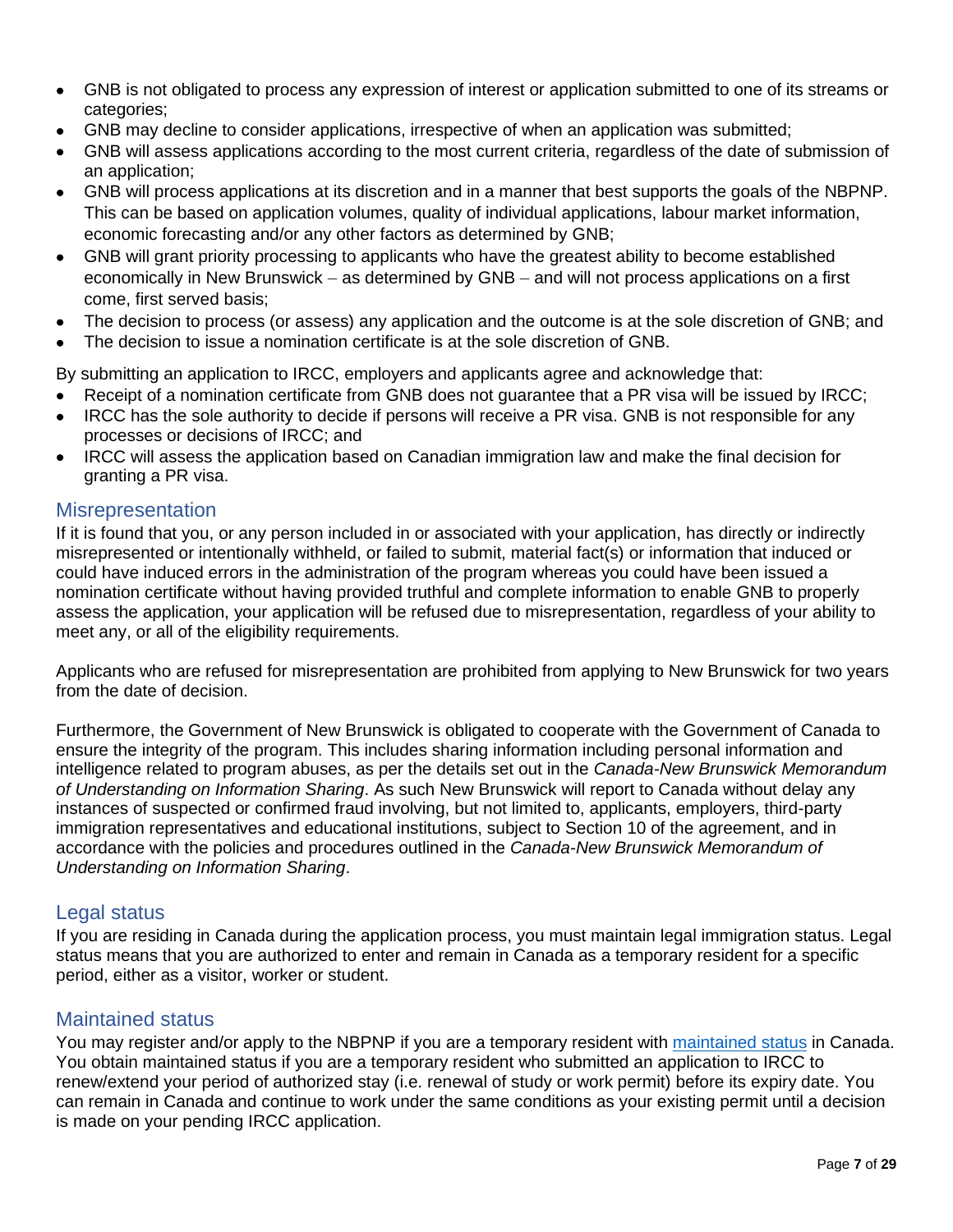## <span id="page-7-0"></span>New Brunswick Employment Standards Act

Foreign workers have the same rights and obligations under the *Employment Standards Act* as all employees in New Brunswick. Employers cannot:

- Require foreign workers to use and pay an immigration consultant;
- Recover ineligible recruitment and transportation costs from the foreign worker;
- Misrepresent employment opportunities;
- Supply false information about employer and employee rights and responsibilities;
- Prevent workers from vacating employer-provided accommodations for private accommodations;
- Reduce wages or changing any other terms or conditions of employment undertaken in the recruitment of a foreign worker;
- Threaten deportation; and
- Take possession of a foreign worker's identity documents (e.g., passport) and work permit.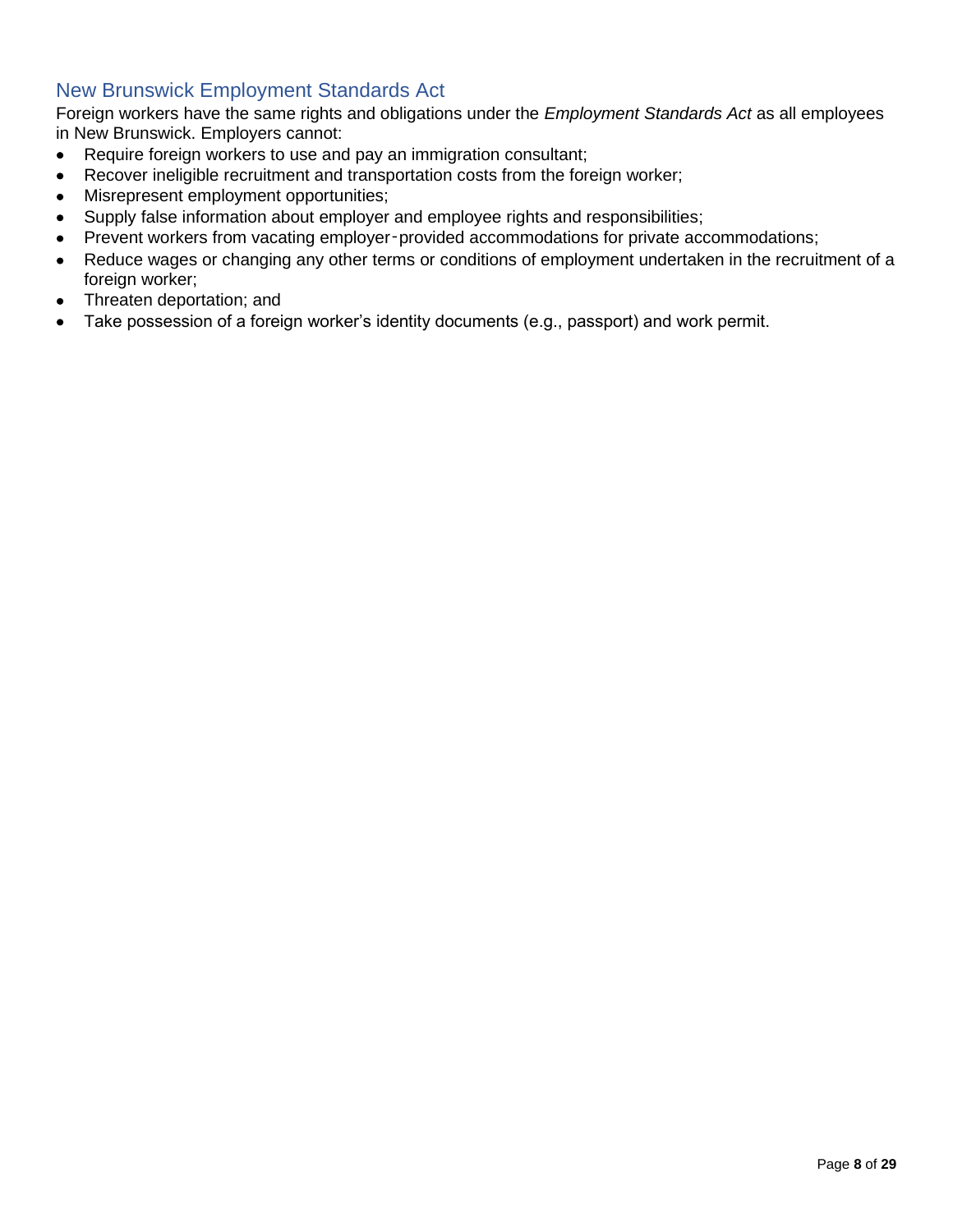# <span id="page-8-0"></span>*Part 2: Eligibility requirements*

There are requirements for each stage of the New Brunswick Skilled Worker Stream process including registration, application and nomination. You must meet the minimum eligibility requirements for age, language, job offer, work experience and education, and score a minimum of 60 points in the selection factors to be considered for nomination by GNB.

Eligibility requirements must be met at the time of registration, application, nomination, and throughout the entire immigration process. Meeting eligibility requirements does not guarantee that you will be nominated.

## <span id="page-8-1"></span>Intent to Reside

It is your responsibility to prove a genuine intention to reside in New Brunswick as described in Section 87(2) (b) of the *Immigration Refugee Protection Act* (S.C. 2001, c 27) Regulations which state that "a foreign national is a member of the nominee class if they intend to reside in the province that nominated them".

To demonstrate intent, you may be asked to provide evidence, that may include, but is not limited to:

- Completed training as a Transport Truck Driver at a post-secondary institution in Atlantic Canada (i.e. New Brunswick, Nova Scotia, Prince Edward Island or Newfoundland and Labrador);
- Electronic driving logs that demonstrate time spent in New Brunswick (i.e. regular returns, off-time);
- Residency including household lease agreements and/or property ownership;
- Spouse/partner being employed in New Brunswick;
- Family ties and other social relationships and connections;
- Children registered and attending school in the province (if applicable).
- Details of prior visits to Canada; and/or
- Your connection to other jurisdictions in Canada.

#### <span id="page-8-2"></span>Work Experience

It is your responsibility to demonstrate that you are qualified for the position.

To be considered you are required to demonstrate that you have 24 months of work experience in [NOC 7511:](https://noc.esdc.gc.ca/Structure/NocProfile?objectid=hseBfbToaTZBi8xptcWtQUDpmraCFoRRkSzYIs%2bUxfY%3d&GoCTemplateCulture=en-CA)  [Transport Truck Drivers](https://noc.esdc.gc.ca/Structure/NocProfile?objectid=hseBfbToaTZBi8xptcWtQUDpmraCFoRRkSzYIs%2bUxfY%3d&GoCTemplateCulture=en-CA) within the past five years, including at least six months of continuous employment in New Brunswick, with a New Brunswick Driver's License, as a Transport Truck Driver while working on a valid work permit, prior to the date of your application.

GNB uses the NOC to classify jobs according to duties, skills, aptitudes and work settings for occupations in the Canadian labour market. The NOC helps determine whether a job meets the skill levels established for skilled, semi-skilled and low-skilled worker occupations, and whether the candidate's qualifications and experience match the requirements of the job. GNB differentiates between skilled workers, semi-skilled and low-skilled workers.

**Please Note**: The employer that is making the offer of employment and supporting your application under the NB Skilled Worker stream does not need to be the same employer with which you obtained your six months of New Brunswick work experience as a Transport Truck Driver (NOC 7511).

### <span id="page-8-3"></span>Offer of Employment

A New Brunswick employer has offered, and you have accepted, permanent, full time, year-round (nonseasonal) employment in an eligible occupation. Permanent means the job has no pre-determined end date; it is a long-term job offer. Full-time means that you are expected to work a minimum of 30 hours per week, or 1,560 hours per year.

## <span id="page-8-4"></span>Competitive Wage

The wage you have been offered must be competitive with New Brunswick wage rates for the occupation. The wage stated on your offer of employment must: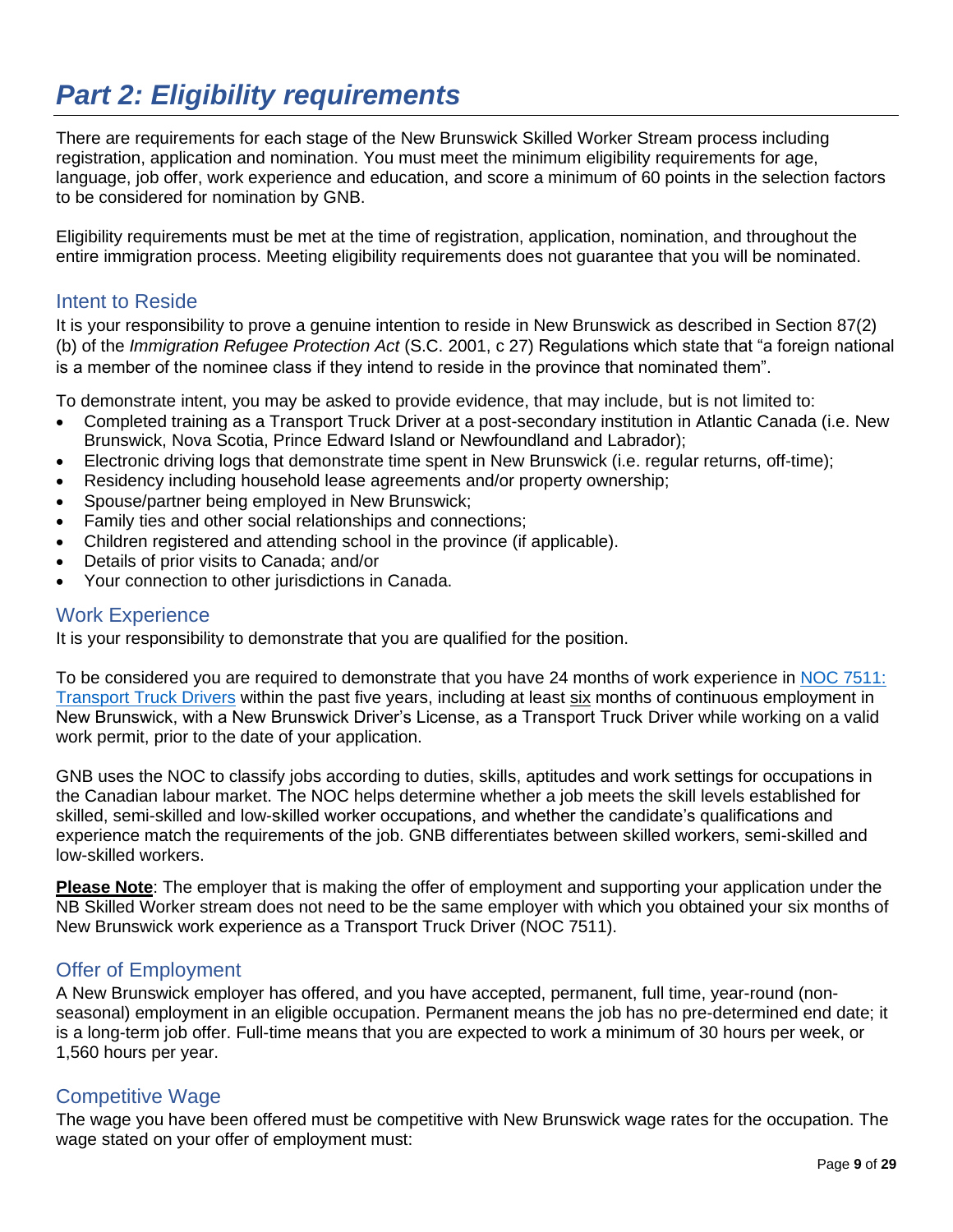- Meet or exceed wage levels for the occupation in the region of New Brunswick where you will be working. For examples of market wage rates by occupation, visit [www.jobbank.gc.ca;](http://www.jobbank.gc.ca/)
- Be comparable to the rate paid to workers with a similar level of experience and training for equivalent jobs in New Brunswick; and,
- Be consistent with the wage compensation structure of your employer.

GNB will not consider bonuses, commissions, profit-sharing distributions, tips/gratuities, overtime wages, housing allowances, room and board, or other similar payments to be part of your wage.

If you were originally hired on a positive Labour Market Impact Assessment (LMIA), the wage you are earning at the time of registration and/or application must be equal to or greater than the wage stated in the offer of employment and on the LMIA.

### <span id="page-9-0"></span>Employer Support

All applications must be supported by an Employer Information Form (NBPNP-004) completed by the employer and signed by both the employer and the applicant. Applications submitted without the express support of the New Brunswick employer, as indicated by this form, are not eligible for nomination under this stream.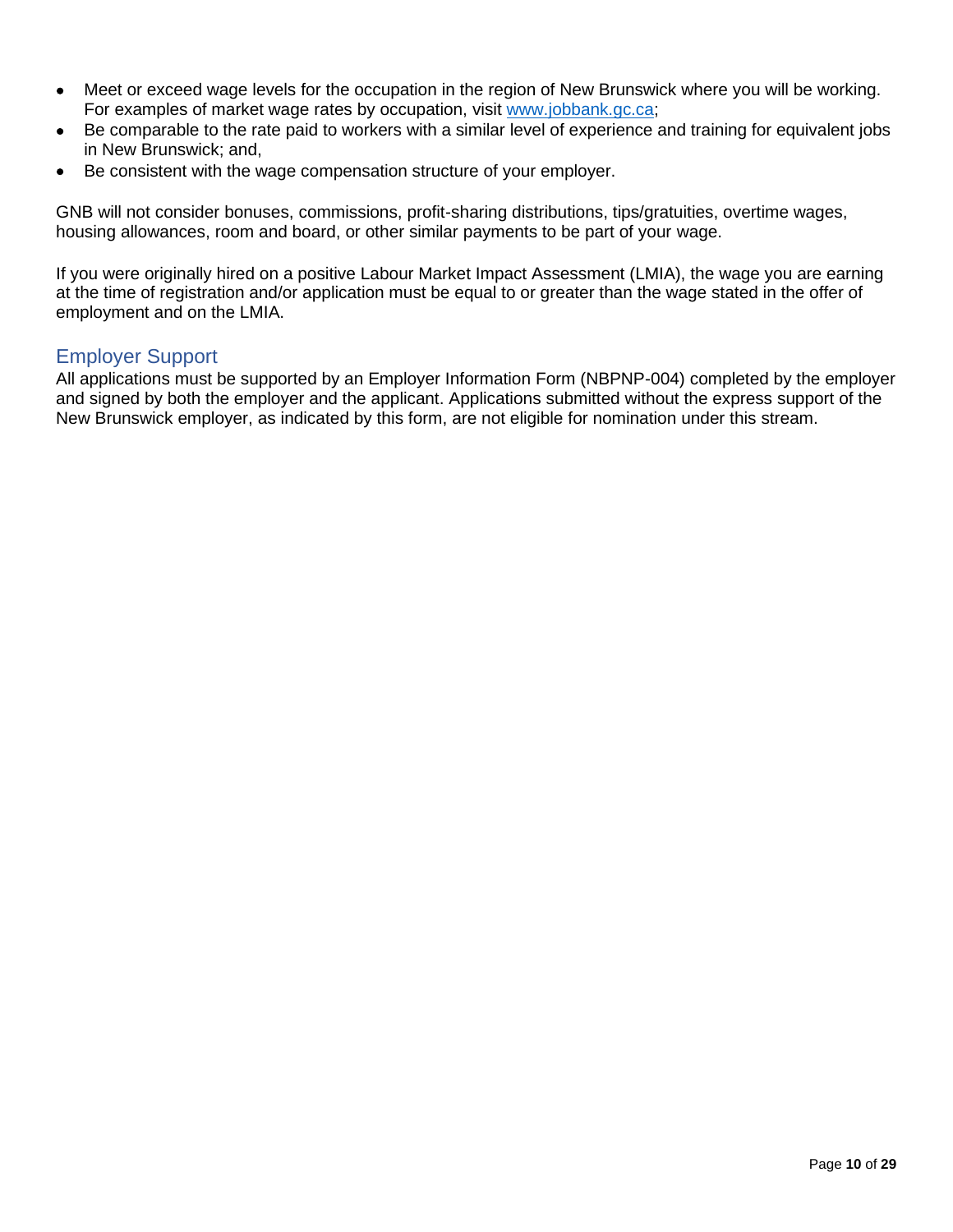# <span id="page-10-0"></span>*Part 3: Selection factors*

The New Brunswick Skilled Worker Stream is open to foreign nationals, living in Canada or abroad, who have an offer of employment for a full-time, permanent position from an employer based in New Brunswick. To apply to the stream, you must make sure that you meet all eligibility requirements. If all eligibility requirements have been met, you will be assessed according to the following selection: age, language, education, previous work experience and adaptability. A minimum of **60 of 90 points** is required to be successful.

### <span id="page-10-1"></span>Age

You must be between 19-55 years of age. Your age is assessed as of the day that a complete application is submitted to GNB in response to an Invitation to Apply (ITA). Age is not considered as of the date you register with NBPNP. Calculate your score:

| Age       | <b>Points</b> |
|-----------|---------------|
| $22 - 55$ | 10            |
| 19-21     | 8             |

## <span id="page-10-2"></span>Official languages

To meet the language requirement, you must submit valid test results from a designated testing organization to show you have obtained a minimum score equal to or greater than a Canadian Language Benchmark (CLB) 4 for English or Niveaux de compétence linguistique canadiens (NCLC) 4 for French in all four language abilities: reading, writing, listening and speaking.

A benchmark of 4 is considered a basic language ability. It means you can communicate in common and predictable contexts about basic needs, everyday activities and familiar topics of immediate personal relevance. In the CLB, these are referred to as non-demanding contexts of language use.

Calculate your score:

| <b>First official</b><br>language     | <b>Reading</b> | Writing | Listening | <b>Speaking</b> | <b>Points</b> |
|---------------------------------------|----------------|---------|-----------|-----------------|---------------|
| $CLB$ 7+                              | 6              | 6       | 6         |                 |               |
| <b>CLB 4-6</b>                        |                | 5       |           |                 | 24            |
| Second official language              |                |         |           |                 |               |
| CLB 4+ in all four language abilities |                |         |           |                 |               |

Valid language test results must be from one of the following [designated language-testing organizations:](https://www.canada.ca/en/immigration-refugees-citizenship/corporate/publications-manuals/operational-bulletins-manuals/standard-requirements/language-requirements/test-equivalency-charts.html.)

- International English Language Testing System (IELTS) General Training;
- Canadian English Language Proficiency Index Program (CELPIP) General;
- Test d'évaluation de français pour le Canada (TEF Canada); or
- Test de connaissance du français pour le Canada (TCF Canada).

Your test results will be considered valid for the two years from the date of issuance. Test results must be less than two years old when you submit your application to IRCC for PR, should you receive a nomination certificate. The following table shows the minimum scores required in each of the language proficiency tests to meet CLB4.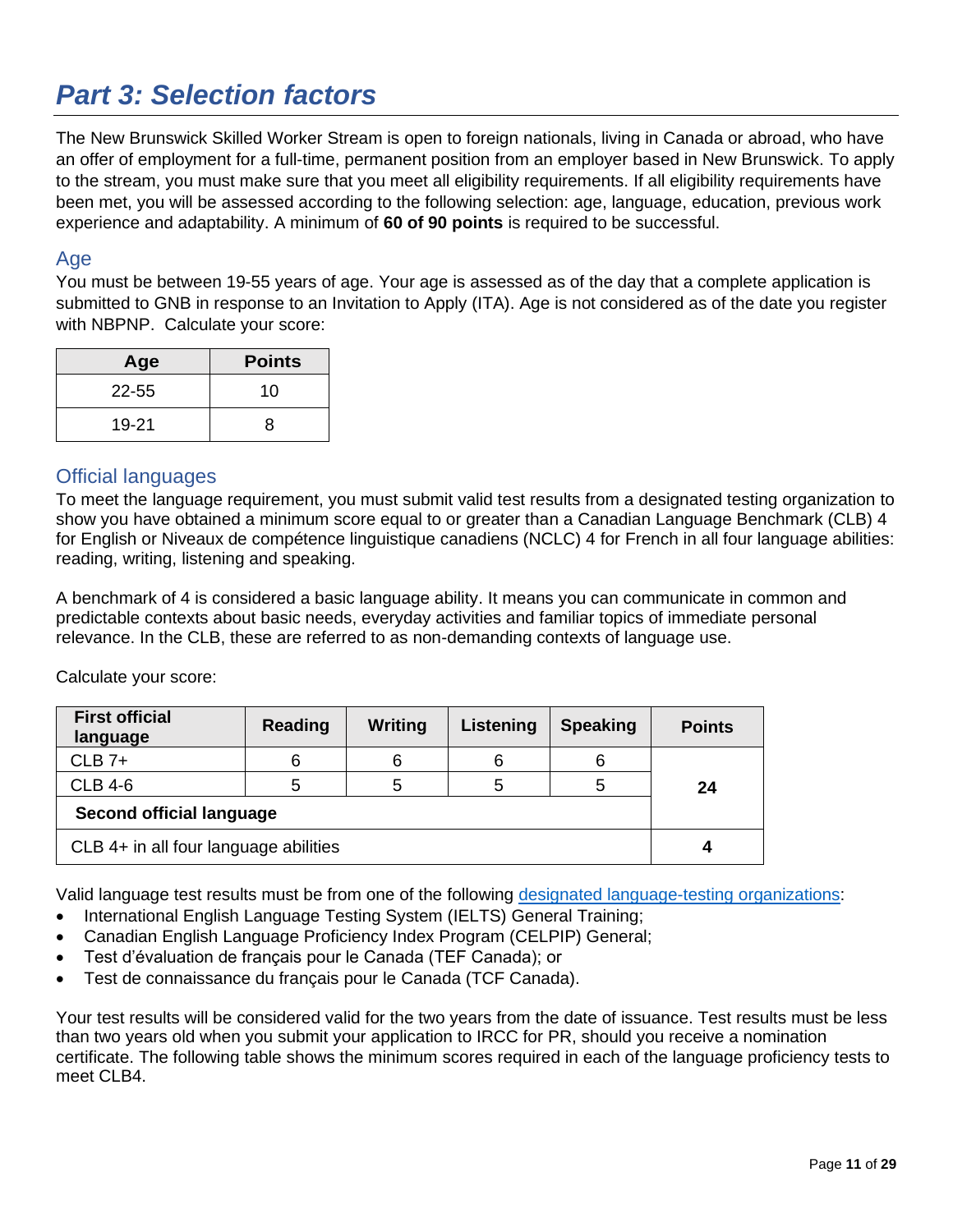| Language<br>proficiency test | <b>Reading</b> | Writing | Listening | <b>Speaking</b> |
|------------------------------|----------------|---------|-----------|-----------------|
| <b>IELTS General</b>         | 3.5            | 4.0     | 4.5       | 4.0             |
| <b>CELPIP General</b>        |                |         |           |                 |
| TEF Canada*                  | 121            | 181     | 145       | 181             |
| <b>TCF Canada</b>            | 342-374        | $4 - 5$ | 331-368   | 4-5             |

\* For TEF Canada results, please use and refer to your « equivalence ancien score »

### <span id="page-11-0"></span>**Education**

You must, at a minimum, have a Canadian secondary (high school) diploma or a foreign high school diploma equal to a Canadian credential. If you have a foreign education you will need an [Educational Credential](https://www.cic.gc.ca/english/helpcentre/answer.asp?qnum=681&top=29)  [Assessment \(ECA\)](https://www.cic.gc.ca/english/helpcentre/answer.asp?qnum=681&top=29) report from a recognized organization to show that your credential is valid and equal to a Canadian credential. If you already have an ECA report, it must be less than five years old when IRCC receives your PR application, should you receive a nomination certificate. You don't need an assessment for a Canadian degree, diploma or certificate.

To obtain an ECA Report, you must be assessed by an organization or a professional body designated by IRCC. They will give you a report that tells you what your education is equal to in Canada. Once you choose a designated organization or a professional body, they will tell you how to submit your documents to get your assessment. Designated organizations include:

- Comparative Education Service (CES)
- International Credential Assessment Service of Canada (ICAS)
- World Education Services (WES)
- International Qualifications Assessment Service (IQAS)
- International Credential Evaluation Service (ICES)
- Medical Council of Canada (professional body for doctors)
- Pharmacy Examining Board of Canada (professional body for pharmacists)

The *[Apprenticeship and Occupational Certification Branch](https://www2.gnb.ca/content/gnb/en/departments/post-secondary_education_training_and_labour/Skills/content/ApprenticeshipAndTrades.html)* (GNB) and will assess certificates or licenses that are granted by a regulatory authority if they are in a trade or occupation that is similar in scope to any of the [designated occupations](https://www2.gnb.ca/content/gnb/en/departments/post-secondary_education_training_and_labour/Skills/content/ApprenticeshipAndTrades/DesignatedOccupations.html) in New Brunswick.

Calculate your score:

| <b>Education - Canadian, or equivalent</b>                                                                                                                                                                                                                  | <b>Points</b> |
|-------------------------------------------------------------------------------------------------------------------------------------------------------------------------------------------------------------------------------------------------------------|---------------|
| Doctoral level university degree (Ph.D.)                                                                                                                                                                                                                    |               |
| Master's degree, OR professional degree needed to practice in a licensed profession. (For "professional<br>degree," the degree program must have been in: medicine, veterinary medicine, dentistry, optometry,<br>law, chiropractic medicine, or pharmacy.) | 20            |
| Two or more certificates, degrees, diplomas or certificates from a university, college, trade or technical<br>school, or other accredited institute. One must be for a program of at least three years.                                                     | 19            |
| Bachelor's degree, or a three, or more year program at a university, college, trade or technical school, or<br>other accredited institute                                                                                                                   |               |
| Two-year degree, diploma or certificate from a university, college, trade or technical school, or other<br>accredited institute                                                                                                                             | 18            |
| One-year degree, diploma or certificate from a university, college, trade or technical school, or other<br>accredited institute                                                                                                                             | 17            |
| Secondary diploma (high school graduation) from a high school (after junior/middle school and before<br>college, university or other formal training                                                                                                        | 15            |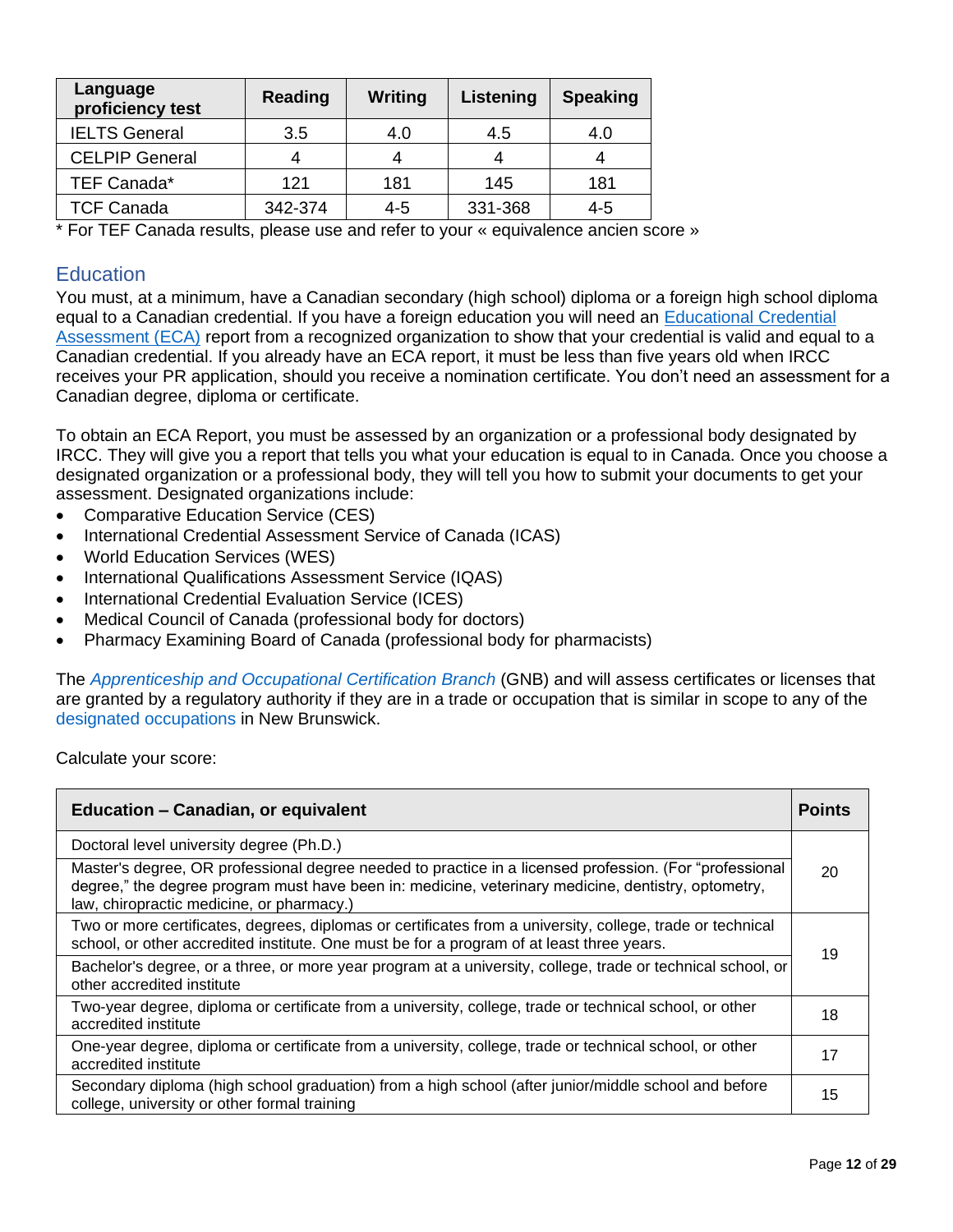## <span id="page-12-0"></span>Work experience

You may be awarded up to a maximum of 20 points based on your cumulative full-time, related work experience obtained within the five years prior to submitting your immigration application to GNB.

Your work experience shall:

- Be based on full-time work, which means at least 1,560 hours of work over a period of one year. [This is how many hours you would have worked in a year if you were working 30 hours per week.];
- Be with one or more employers;
- Be in a NOC related to your job offer from a New Brunswick employer;
- Be paid. [Employment that is part of unpaid internships, volunteer experiences and programs of study (such as a co-op) do not qualify towards your work experience];
- Be obtained within Canada and/or abroad;
- If based on self-employment, be validated with official documents through independent third parties; and
- Not be based on self-employment in the retail, food and accommodation sectors.

If you are claiming work experience in a regulated occupation that requires authorization to practice, you must demonstrate that you held a valid license from the applicable regulatory body during that period. See in previous section: Regulated occupations in New Brunswick.

Calculate your score:

| <b>Years of experience</b> | <b>Points</b> |
|----------------------------|---------------|
| Five                       | 20            |
| Four                       | 16            |
| <b>Three</b>               | 12            |
| Two                        |               |
| One                        |               |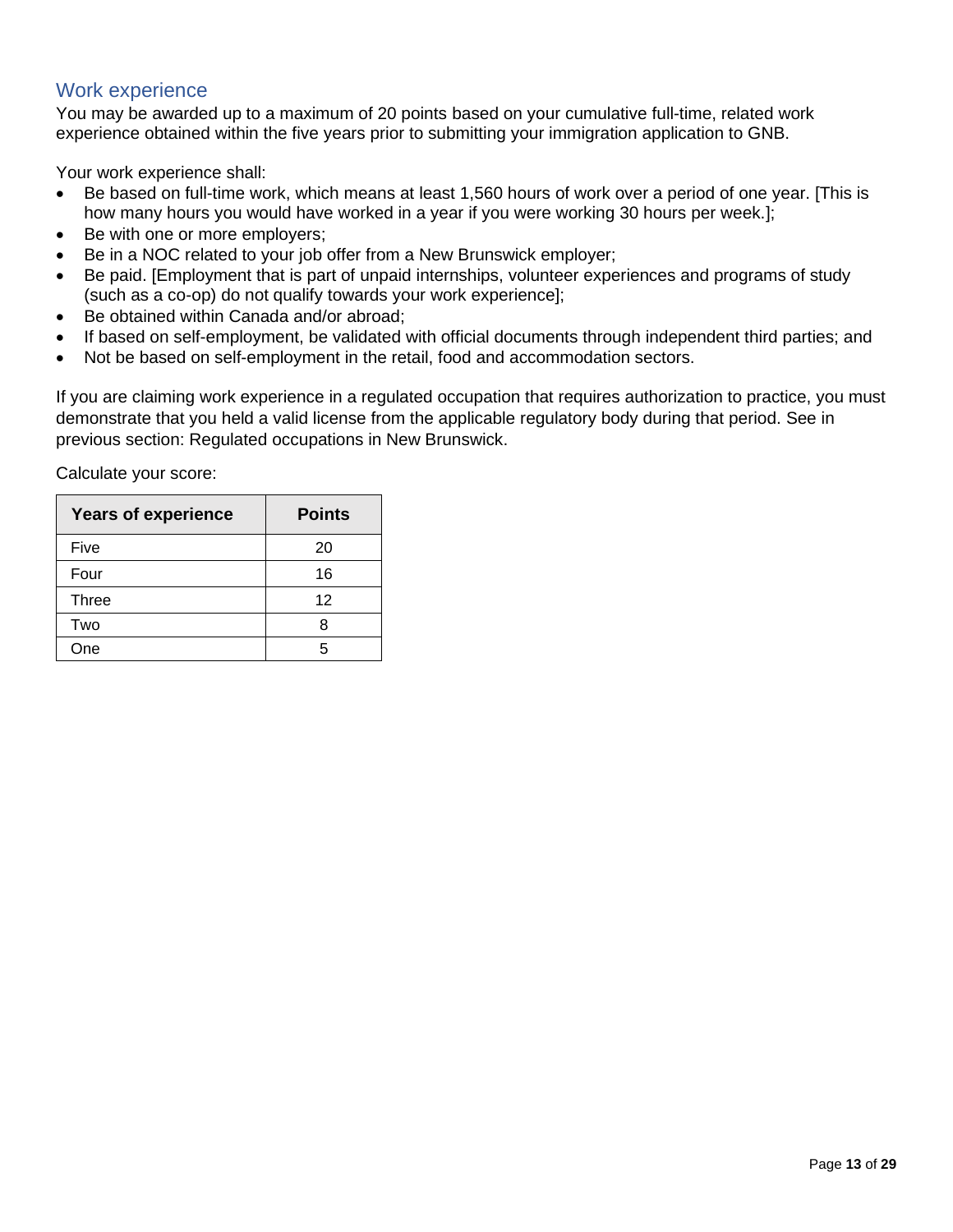# <span id="page-13-0"></span>Adaptability

You may be awarded up to a maximum of 12 points in the event you have an additional connection to New Brunswick demonstrated through education, employment in New Brunswick, additional skills and language. Later in this guide, you will find a list of documents that you must submit to GNB to receive points for adaptability.

| <b>Points</b><br><b>Principal Applicant</b> |                                                                                                                                                                                                                                                                      |    |
|---------------------------------------------|----------------------------------------------------------------------------------------------------------------------------------------------------------------------------------------------------------------------------------------------------------------------|----|
| Employment                                  | You have worked in New Brunswick for at least six months with a valid<br>work permit or authorization to work in Canada                                                                                                                                              |    |
|                                             | Your employer is exempt from needing an LMIA. Exemptions will be<br>approved by GNB on a case-by-case basis.                                                                                                                                                         | 8  |
| Education                                   | You have successfully completed at least two years of post-secondary<br>education from an accredited institution in New Brunswick                                                                                                                                    | 10 |
|                                             | You have successfully completed at least one year of post-secondary<br>education from an accredited institution in New Brunswick                                                                                                                                     | 7  |
| Family                                      | You or your spouse/common-law partner, has a son, daughter, brother,<br>sister, mother, father, child, grandparent, aunt, uncle, niece or nephew<br>living in New Brunswick as a Canadian Citizen or PR for the 12 months<br>prior to you submitting an application. | 5  |
| Spouse or<br>Common-Law<br>Partner          | Your spouse or common-law partner worked for at least one of the last<br>five years in New Brunswick, with a valid work permit or authorization to<br>work in Canada, or                                                                                             |    |
|                                             | Your spouse or common-law partner has a minimum language level<br>proficiency of CLB4 4 in English or Niveaux de compétence linguistique<br>canadiens (NCLC) 4 in French in all four language abilities                                                              | 5  |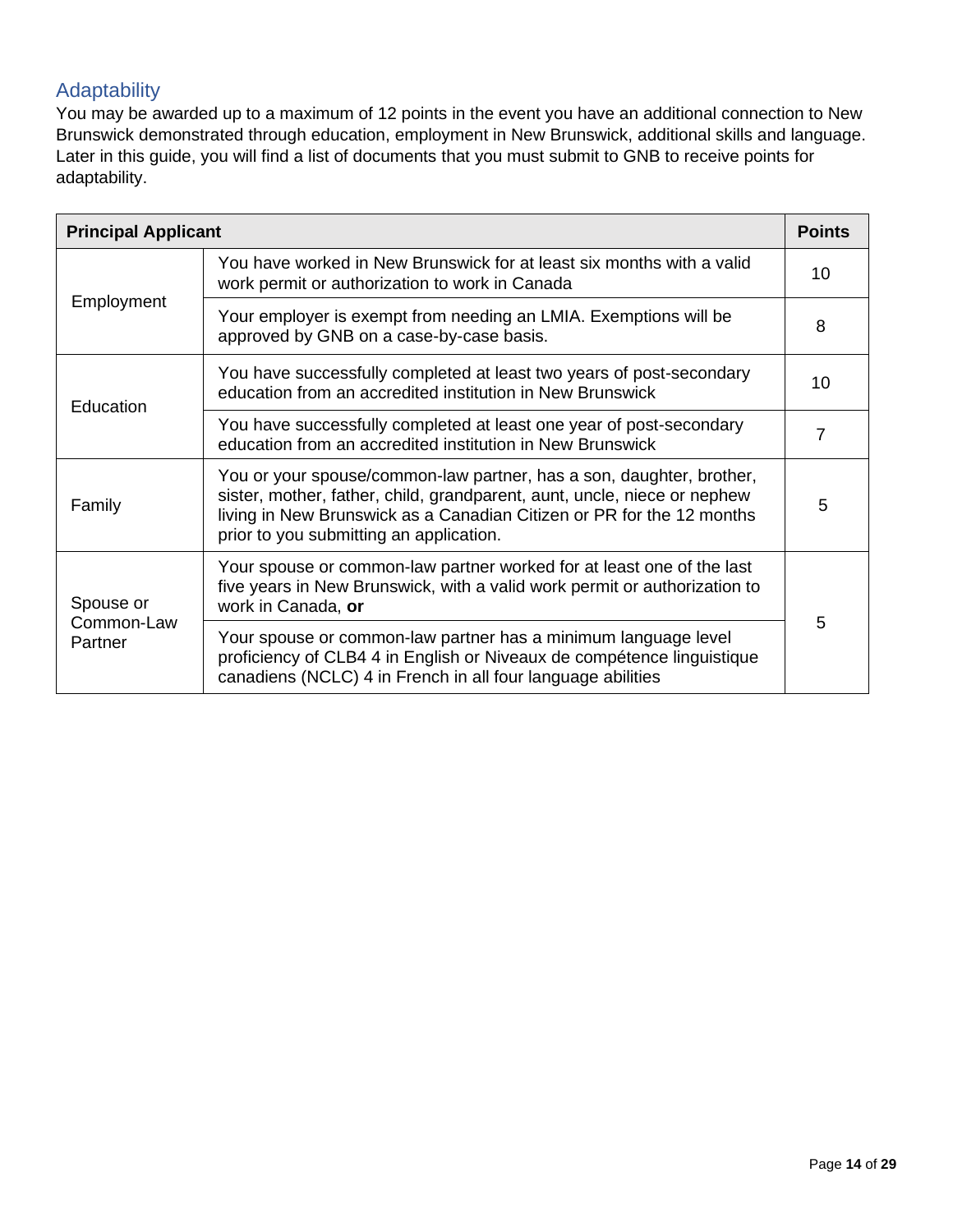# <span id="page-14-0"></span>*Part 4: Application process*

The following section outlines the steps required to obtain permanent residence to Canada.



# <span id="page-14-1"></span>Step #1 Offer of employment

You must accept a genuine offer of full-time (non-seasonal), permanent (indeterminate) employment from a New Brunswick employer who is willing to support you through the NBPNP process.

# <span id="page-14-2"></span>Step #2 PR Readiness

When applying to any of New Brunswick's immigration streams, you must be PR Ready. In the New Brunswick Skilled Worker Stream, it means that you meet all minimum eligibility requirements and selection factors and have all the required documents on hand to prepare and submit a complete and correct application to the Government of New Brunswick and to the Government of Canada. Being PR Ready means more efficient processing, fewer delays and a better experience navigating the New Brunswick and Canadian immigration programs. In most cases, this means your application will be processed faster. For details refer to the **[Are you](https://www.bienvenuenb.ca/content/wel-bien/en/permanent_residence.html)  [PR ready?](https://www.bienvenuenb.ca/content/wel-bien/en/permanent_residence.html)** document available at [www.welcomenb.ca.](http://www.welcomenb.ca/)

## <span id="page-14-3"></span>Step #3 Online registration

You must create a candidate profile. You can check the most up-to-date information regarding the status of your application at any time by logging in to view My Dashboard.

You are responsible for updating your profile and ensuring that all required information is accurate, current and up-to-date throughout all stages of the immigration process. You must notify GNB of any changes in your life circumstances throughout the application process, including but not limited to: family composition, marital status, country of residence, employment, contact information, decrease in salary, change in immigration status, etc. Failure to notify GNB of any changes may result in the refusal of your application.

### <span id="page-14-4"></span>Step #4 Invitation to apply

Because you have an offer of employment from a New Brunswick company, you will receive an invitation to apply (ITA) to the NBPNP. You have up to 45 calendar days from the date of the ITA to submit a complete application via the New Brunswick online system. If you fail to submit a complete application by the deadline, your ITA will be automatically removed and you will have to start the process again.

An ITA does not guarantee that your application will be approved for nomination. If you receive an ITA, and you submit your application, your application may be refused if you do not meet eligibility requirements and/or selection factors as outlined in this guide.

## <span id="page-14-5"></span>Step #5 Submission of provincial application to GNB

Once you have submitted your complete application online and paid the processing fee, GNB will conduct a full review of your application and it will be assessed according to eligibility requirements and selection factors outlined in this guide.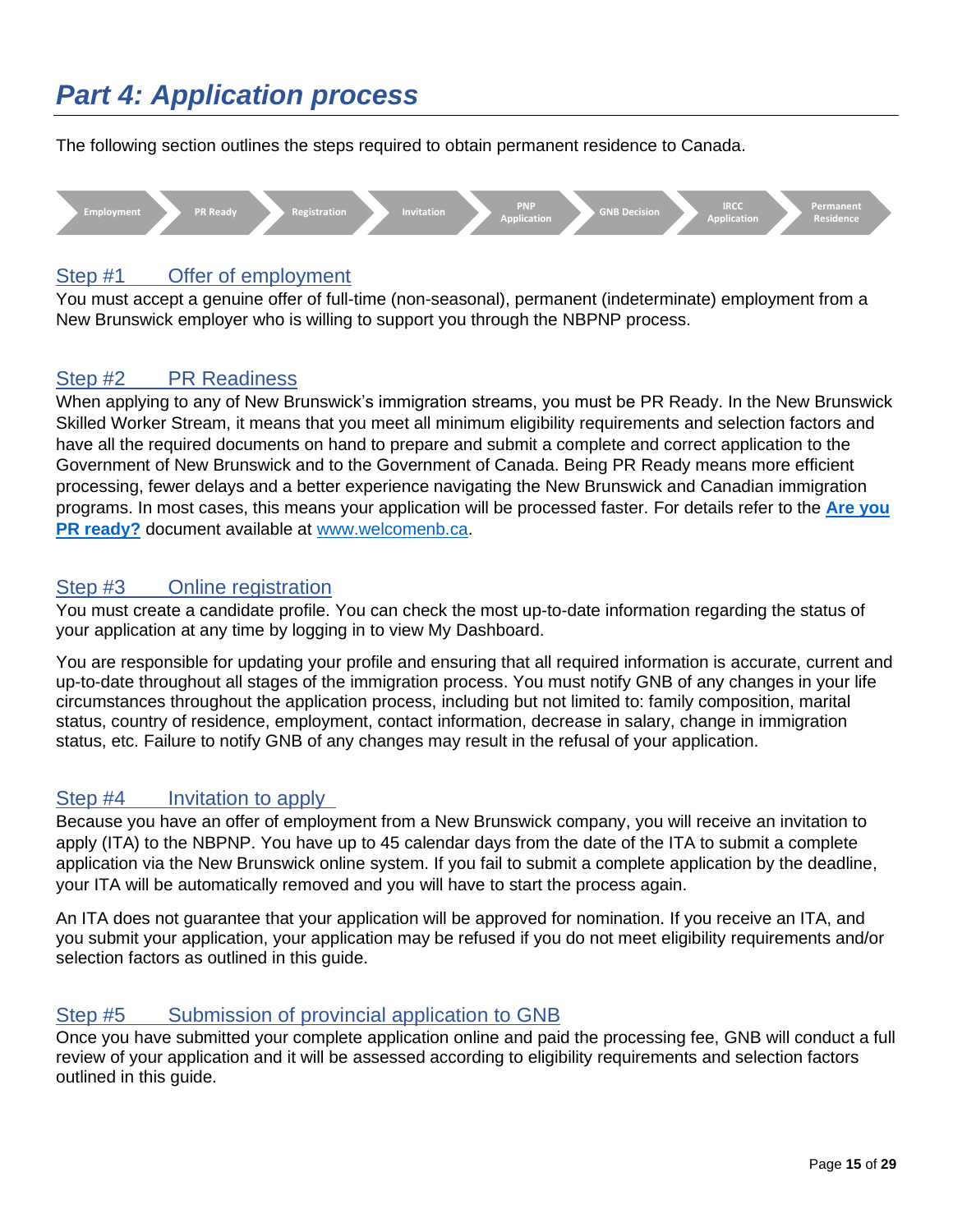The stream under which you apply cannot be changed once you submit your application. If you do not meet the requirements of the category under which you registered, your application will be refused. Afterward, you may apply under another stream providing you meet the eligibility requirements.

#### Additional information for submitting your application

GNB may request additional evidence and information as reasonably required to verify and process your application. Failure to provide such information in a timely manner may result in the refusal of your application. Failure to provide the information within the timeline indicated by GNB may result in the refusal of your application.

#### Interview

GNB may require you to participate in an interview as reasonably required to verify information related to your application, or any other reason to be disclosed at the time of the request. The interview shall be held in your preferred language of English and/or French. Interpreters are not permitted during the interview. The format, location and time of the interview shall be determined by GNB. Failure to attend your scheduled interview may result in the refusal of your application.

#### Age of dependent children

The age(s) of your dependent children, if any, are locked in, for federal immigration requirements, at the time you submit a complete application to GNB. The date you create your online profile or receive an ITA is not considered the lock-in-date.

#### Non-accompanying family members

Non-accompanying family members are family members who are dependent on the principal applicant but who are not immigrating to Canada. They can include a spouse or common-law partner, dependent children, and the children of a dependent child.

These people must be declared on your provincial application for nomination or endorsement, on your application for permanent residence, and on any other application for a Canadian visa of any kind. They should have a medical exam so they can remain eligible for sponsorship at a later date.

Failure to declare non-accompanying family members can be considered misrepresentation, is reportable to IRCC, and could negatively affect your own application and any future possibility of sponsoring these family members.

#### Disclose previous immigration applications

You must disclose any immigration applications you made to another provincial or federal immigration program and provide copies of all relevant correspondence, regardless of the outcome. Failure to provide such information will result in your refusal.

#### Withdrawing your application

You may voluntarily withdraw your application at any time without penalty other than in the case of receiving a procedural fairness letter. Processing fees will not be returned. [NB-011 Request to withdraw your application](https://www.welcomenb.ca/content/dam/wel-bien/pdf/NB-011-request-to-withdraw-immigration-application.pdf)

#### <span id="page-15-0"></span>Step #6 Provincial application decision from GNB

GNB will advise you and your representative, if applicable, of the final decision in writing and upload that decision to your online profile's dashboard.

#### Application approval

The decision to issue a nomination certificate shall be at the sole discretion GNB. If you are nominated you can apply to IRCC for PR. Remember, you must maintain the conditions of your nomination while you are awaiting a decision on your PR application.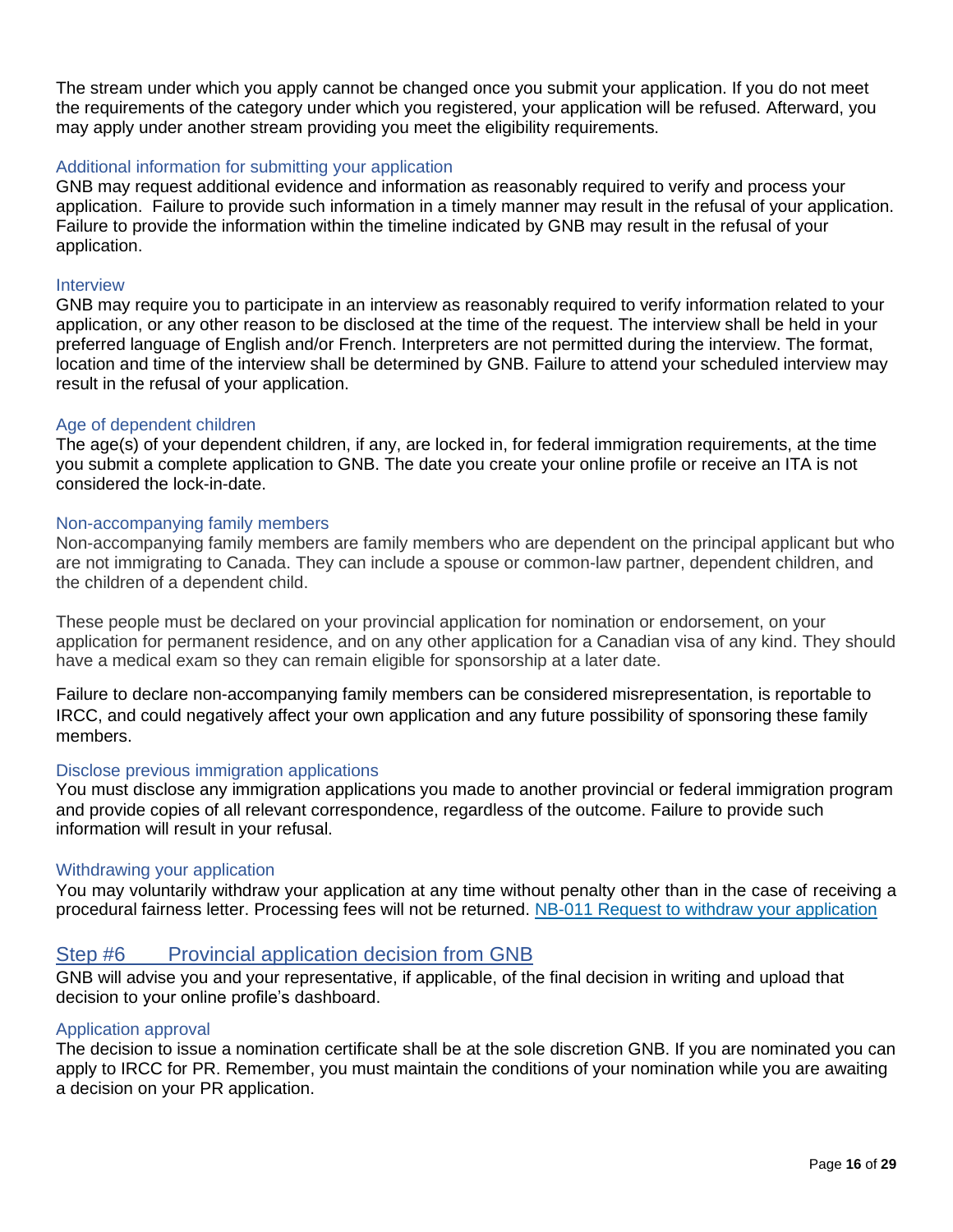The nomination certificate shall be valid for nine months from the date of issuance and is considered valid if you submit a complete application for PR before the expiry date on the nomination certificate.

#### Application refusal

If it is found that you do not meet the eligibility requirements, your application will be refused. If your application is refused by GNB, you will receive a letter of refusal. There is no appeal process for refused applications. Processing fees will not be returned. You may choose to submit a new application once you meet program requirements.

#### Extending a nomination certificate

GNB will only issue a nomination extension if you are able to demonstrate that you submitted your application for permanent residence to IRCC before the nomination expiry date listed on the Confirmation of Nomination and it was later returned by IRCC. Other extenuating circumstances may be considered on a case-by-case basis. A maximum of one amendment shall be issued by GNB; and if granted, the amended certificate is valid for six months from the date of issuance.

#### Withdrawing your nomination certificate

You may voluntarily withdraw your nomination at any time without penalty other than in the case of suspected or actual misrepresentation. Processing fees will not be returned.

#### Withdrawing a nomination certificate (by GNB)

GNB may withdraw your nomination at any time during the immigration process, if:

- You fail to comply with the terms and conditions under which you have been nominated.
- You fail to inform GNB of material changes in your circumstances.
- You fail to submit a written request to amend a Certificate of Nomination prior to the expiry date on the current certificate.
- You provide GNB with false or misleading information relating to a relevant matter that causes or could cause GNB to make an error in the processing of the application, or the decision to issue a Nomination Certificate.
- It is proven that you lack the genuine intention to live in New Brunswick, or
- GNB determines you are ineligible for any other reason.

#### Work permit support letters

At the time of nomination, GNB may include a work permit support letter in your nomination package if you do not have a valid work permit or your current work permit will expire within 180 days (approximately six months). This letter permits you to apply for a work permit from the federal government without the need for an LMIA. Support letters are issued at the sole discretion of GNB and are restricted to the employer that supported your nomination.

Most foreign nationals need a valid work permit to work to work in Canada. IRCC and the Canada Border Services Agency (CBSA) are responsible for issuing work permits. If you require a work permit, you must apply to IRCC for your own work permit. GNB cannot apply for a work permit on your behalf.

In most cases, to hire a temporary worker without an LMIA, employers must pay the employer compliance fee of \$230 and submit an offer of employment form through the IRCC Employer Portal before you apply for a new work permit.

### <span id="page-16-0"></span>Step #7 Submission of federal application to IRCC

If you are granted a nomination by GNB, you are required to submit your application for a PR visa directly to IRCC prior to the expiry date indicated on your Certificate of Nomination. IRCC will assess the application based on Canadian immigration law and make the final decision for granting a PR visa. GNB is not responsible for any decision made by IRCC to grant or deny permanent status. You must contact IRCC directly for updates on the status of your application.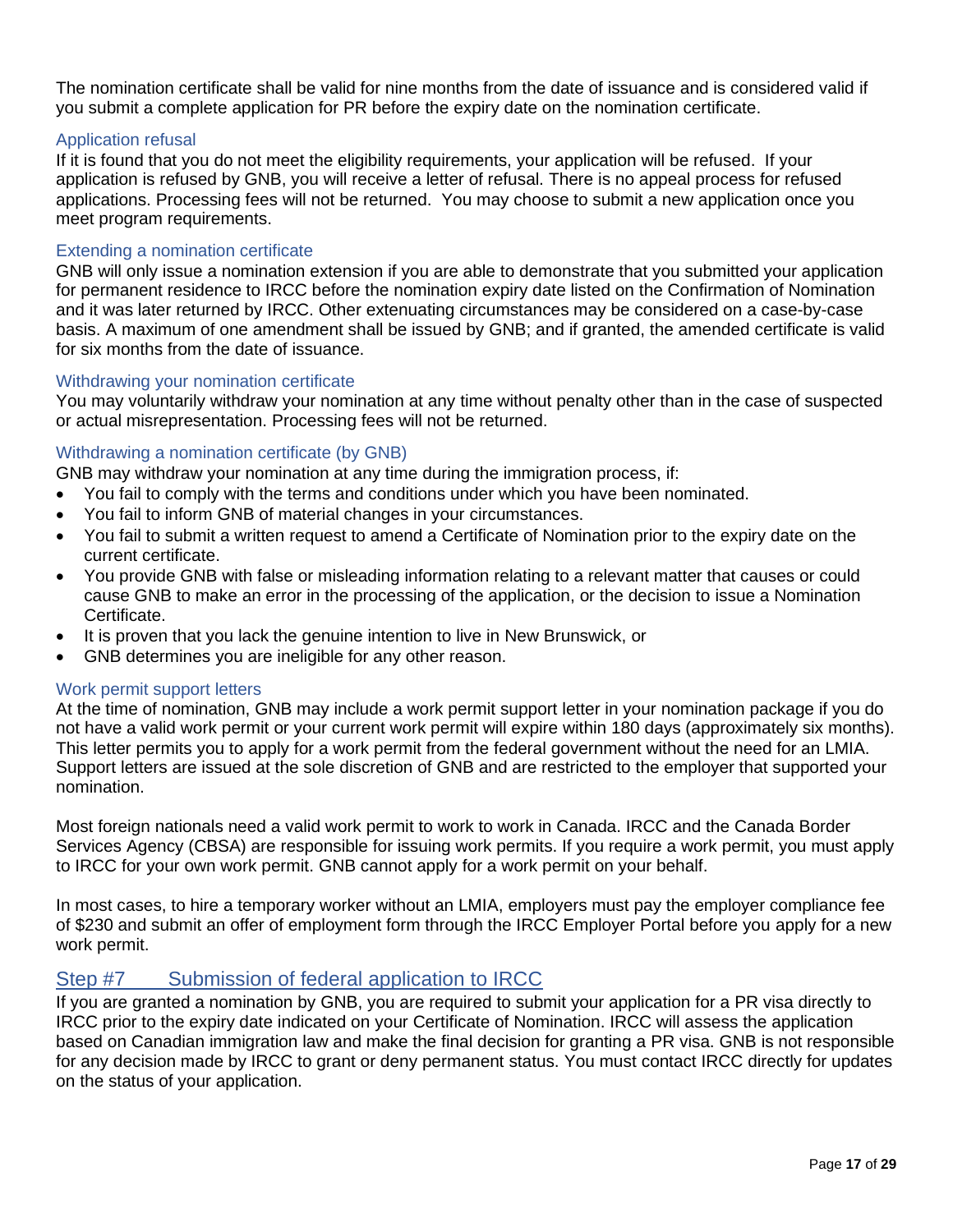## <span id="page-17-0"></span>Step #8 Federal application decision from IRCC

If IRCC approves your PR application, you will be issued a PR visa which will enable you to become a PR of Canada. If you receive a PR visa from Canada, you must report your landing to GNB within **30 days** of landing in Canada.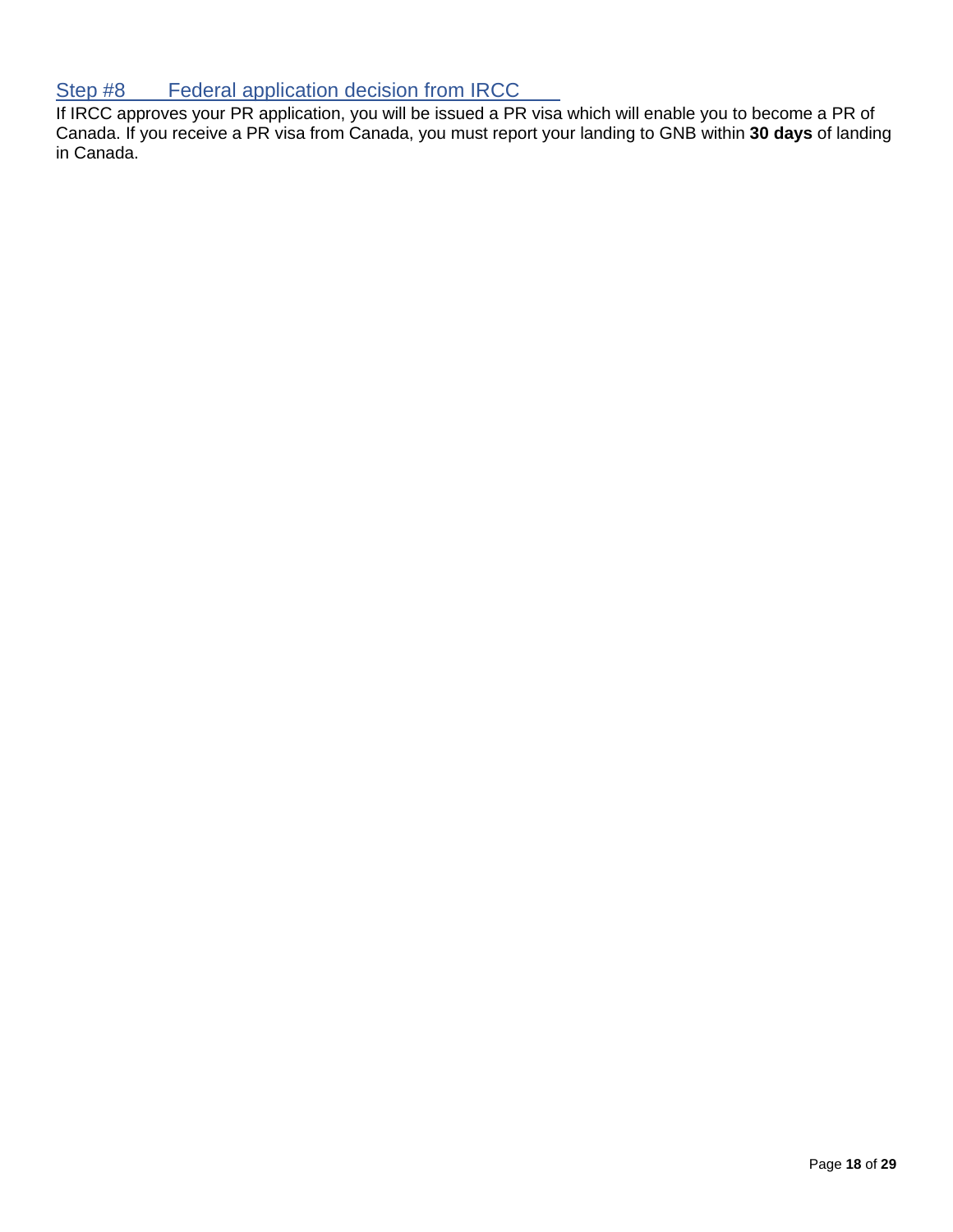## <span id="page-18-1"></span><span id="page-18-0"></span>Employer shall be in good standing in New Brunswick

Applications must be supported by eligible employers. To be eligible, employers must:

- 1. Have an established place of business, defined as a physical structure that is:
	- owned or leased by the Employer;
	- located within New Brunswick and which has both a street and mailing address within New Brunswick;
	- open for business and staffed during regular business hours by one or more persons employed on a permanent basis (i.e., not an independent contractor) for the purpose of the general management of the employer's trucking-related business operations, and which has:
		- o clear signage representing the business;
		- o areas where equipment is parked, stored, or maintained (e.g. garage); and
		- o telephone service in the business name (mobile or landline).
- 2. Commercial motor vehicles must be registered with [International Registration Plan \(IRP\)](https://www2.snb.ca/content/snb/en/sites/events/trucking.html) through the Government of New Brunswick for a minimum of two years (24-months) prior to accessing immigration programs. There can be no break in registration. Registration must be valid when applications are submitted to GNB. Employers may be asked to provide a copy of a valid IRP.
- 3. Have been in continuous, active operation in New Brunswick for at least two years (24-months) under the same ownership. If there is or has been a change in ownership, the business must continue to operate for at least two years under new ownership before being able to access New Brunswick immigration programs. This does not apply, if the change of ownership has been to a direct family member.
- 4. Be in good standing with any provincial and or federal legislation governing employment standards and occupational health and safety legislation.
- 5. Not be in violation of the *[Immigration and Refugees Protection Act](https://laws-lois.justice.gc.ca/eng/acts/I-2.5/FullText.html)* (IRPA) or *[Immigration and](https://laws-lois.justice.gc.ca/eng/regulations/SOR-2002-227/index.html) Refugees [Protection Regulations](https://laws-lois.justice.gc.ca/eng/regulations/SOR-2002-227/index.html)* (IRPR).
- 6. Employers must be actively engaged in the NB business, and therefore directly connected to the employment of the candidate. Consequently, recruitment-type, temporary placement-type, or broker-type agencies (i.e. where candidates are nominated with the support of one employer and then contracted out to other businesses) are not permitted. An Immigration Program Officer must be satisfied that the individual making the offer of employment has an employer-employee relationship.
- 7. Employers must complete the NBPNP-004.

## <span id="page-18-2"></span>Employer is required to demonstrate labour shortages

Hiring a foreign national must not adversely affect employment for Canadian citizens or PRs living in New Brunswick. GNB will only support applications in occupations where labour market information shows that employers cannot find individuals in New Brunswick with the necessary skills to do the job and where there is indication of a skills shortage. It is the responsibility of the employer to demonstrate that there is a genuine labour market need for the position. Employers are required to demonstrate genuine labour market needs through recruitment efforts and advertising.

Genuine recruitment efforts are assessed against, but not limited to the following:

- Recruitment methods and duration that favor Canadian citizens or PRs;
- Recruitment efforts are consistent with industry standards and practices;
- Information listed in recruitment advertisements are reasonable and sufficient to allow Canadian citizens or PRs to qualify for the position;
- Candidates are not required to have a foreign network or foreign work experience; and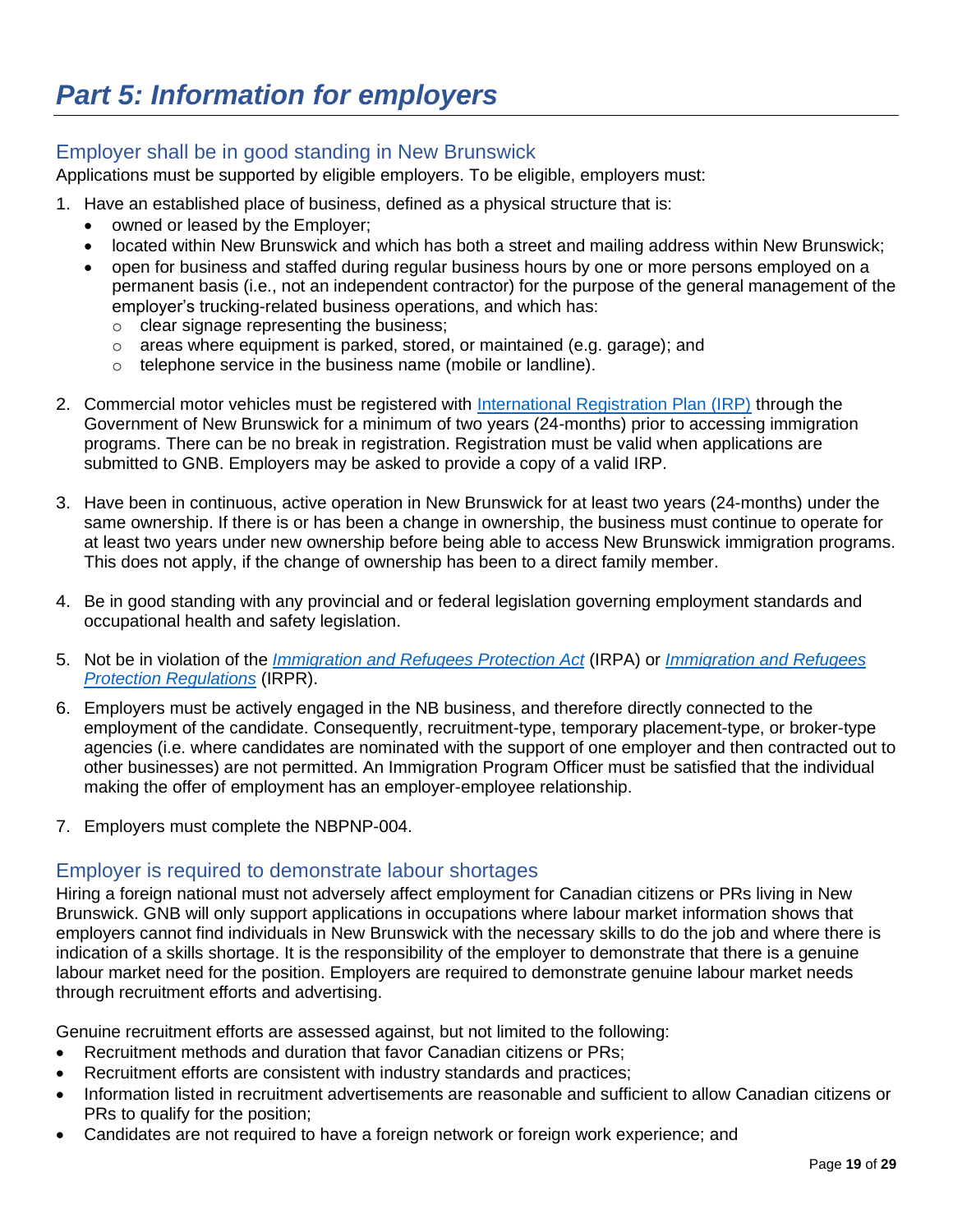• Advertisements are not created for a particular candidate or group of people.

Minimum requirements for advertising include:

- Posting in three different locations, one being national in scope and considered to be an effective method of recruiting for the position. Acceptable recruitment advertisement locations include: Job Bank, NB jobs, recognized job posting websites, professional association websites, national newspapers, and professional journals and newsletters;
- Advertising for at least four weeks, in the six months prior to the date of the job offer to the applicant; and
- Advertising must include:
	- o Company operating name;
	- o Job title and duties;
	- o Rate of pay;
	- o Location of work (local area, city or town);
	- o Contact information;
	- $\circ$  Skill requirements for the job including language, education and, or, qualifications; and
	- o Work experience.

Employers interested in issuing a job offer to someone who is not a Canadian Citizen or Permanent resident must provide evidence of recruitment efforts, and this evidence must predate the applicant's offer of employment.

Demonstration of recruitment efforts is not required for hiring individuals who have LMIA-exempt work permits (e.g. post-grad work permit, spousal open work permit, working holiday visa, intra-company transferee).

## <span id="page-19-0"></span>Employer shall establish a relationship with the candidate

Employers are required to establish an employer/employee relationship. GNB will not consider applications from individuals who have not been vetted through the employer, by an executive recruitment team created by the employer, or by a specialized human resources recruitment agency. You may be asked to explain the hiring process.

# <span id="page-19-1"></span>Employer Compliance Fee

When a work permit (or work permit renewal) is required, the employer must pay a [federal compliance fee](https://ircc.canada.ca/english/helpcentre/results-by-topic.asp?st=17.4.2) and submit an offer of employment form through the **IRCC Employer Portal before the applicant can submit an** application for their work permit.

## <span id="page-19-2"></span>Leveraging Immigration for Workforce Expansion

If a business is leveraging immigration to expand its workforce and increase its operating capacity, it must meet the following additional criteria:

- The business must demonstrate an average of \$500,000 total gross annual revenue in the previous two years; and
- The business must employ a minimum of three full-time employees who are Canadian citizens or permanent residents that work for the business in New Brunswick.

## <span id="page-19-3"></span>Employers shall not engage in certain businesses

The following business activities are ineligible under the NBPNP:

- Business that is maintained without expectation of being a primary source of income;
- Home-based and/or businesses operating from a residential property;
- Landlord property and rental management;
- Property investment;
- Professional practices and services where the employer fails to provide proof of licensing and/or accreditation in New Brunswick;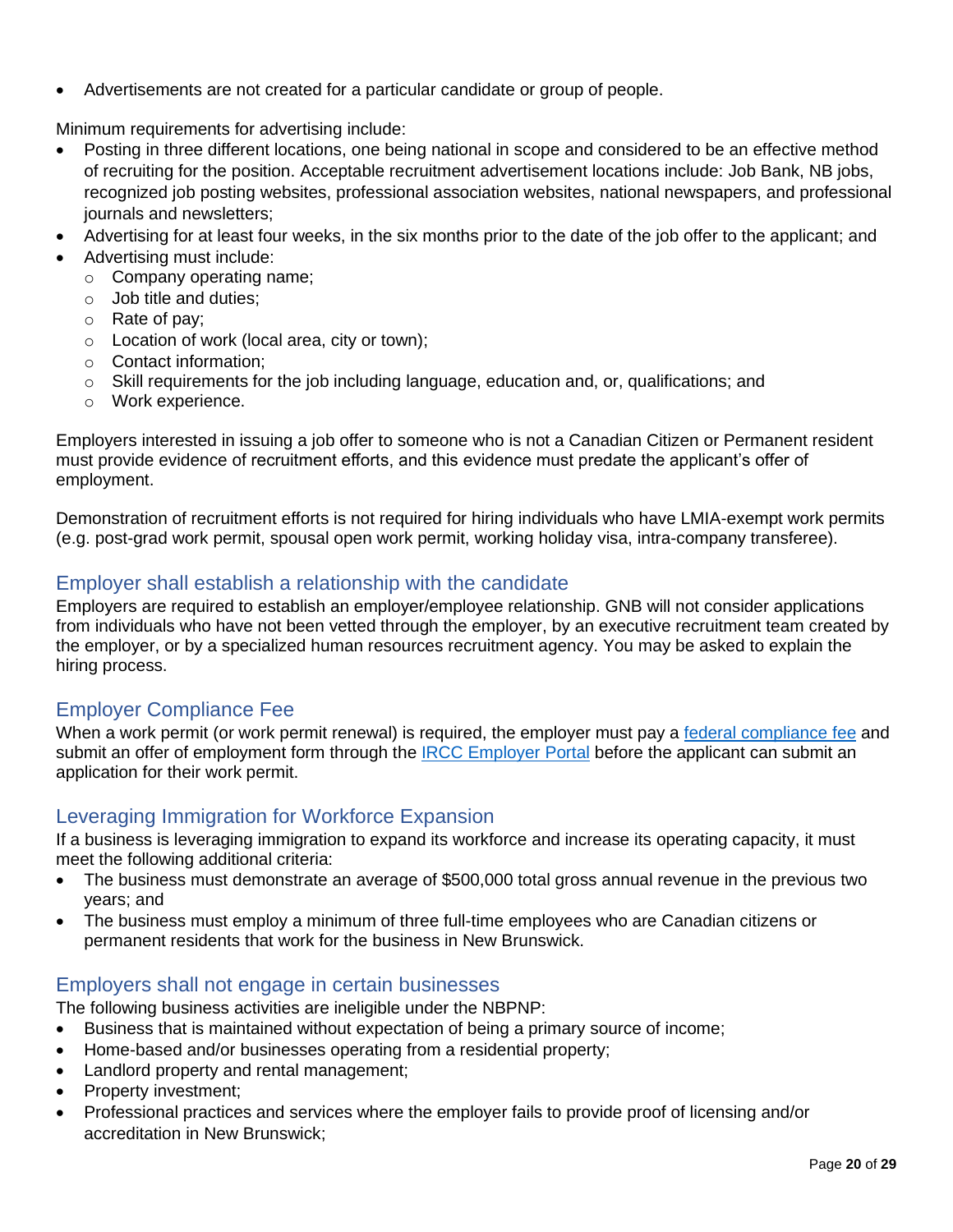- Secured loans where items of personal property are used as collateral (i.e. pawnbrokers);
- Short-term borrowing including, but not limited to, payday loans, cheque cashing, money changing and cash machines;
- Adult services including but not limited to the production, distribution and/or sale of pornographic or sexually explicit products and/or services, and/or the provision of sexually-oriented services; and
- Any other type of business activity that by association would tend to bring the NBPNP or the Government of New Brunswick into disrepute.

### <span id="page-20-0"></span>**Misrepresentation**

No employer and no person who recruits foreign workers for employment on behalf of an employer shall misrepresent employment opportunities, including misrepresentations with respect to the position to be filled by a foreign worker, the duties of the position, the length of employment, the rate of wages, benefits and other terms and conditions of employment. They shall not supply or cause to be supplied false or misleading information to a foreign worker about employment and employee rights and responsibilities. If it is determined that an employer, or any person who recruits foreign workers on behalf of an employer, has misrepresented employment opportunities or supplied false or misleading information to a foreign worker, they shall be excluded from the NBPNP.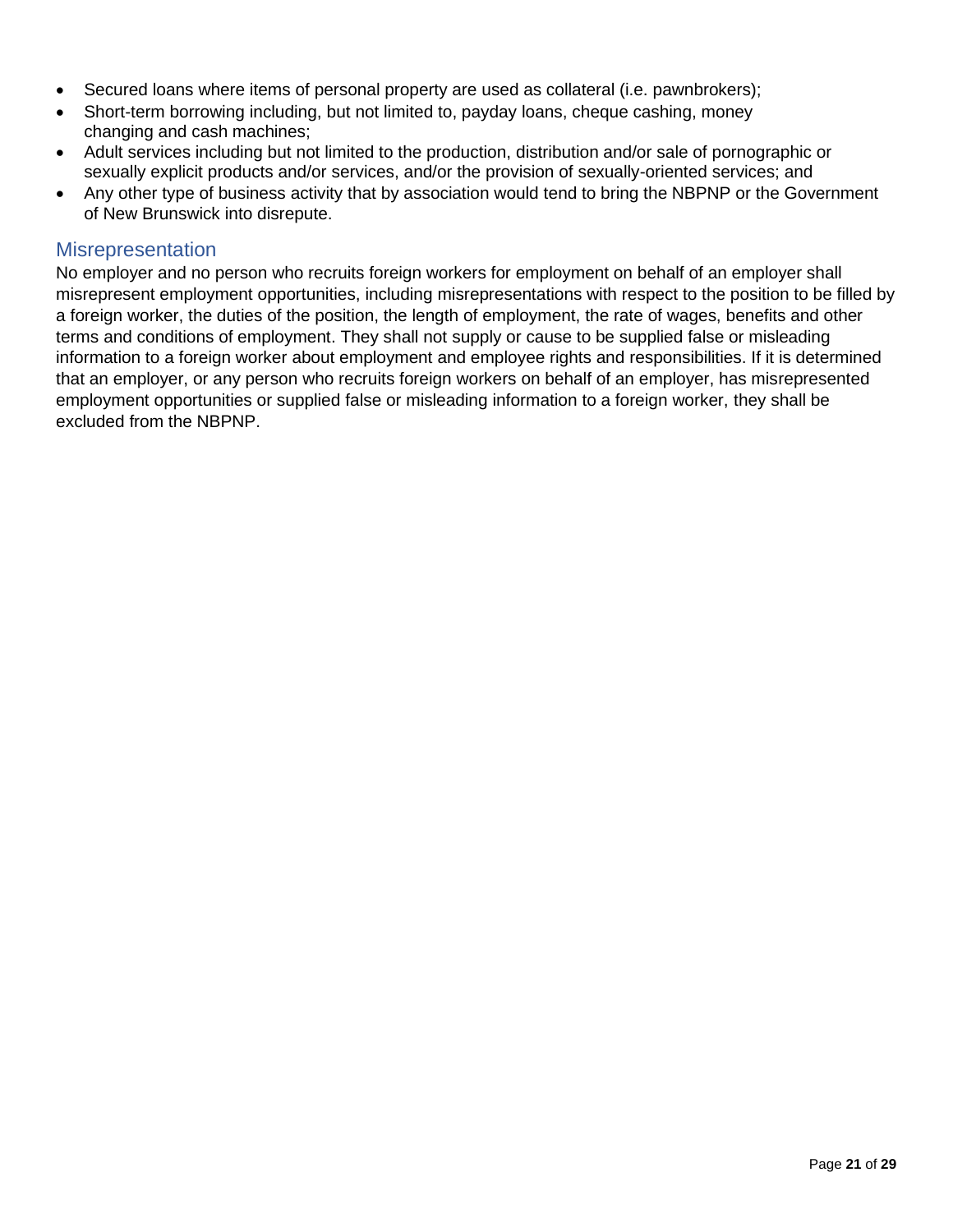# <span id="page-21-0"></span>*Part 6: Using a representative*

You are not required to hire a representative. Using one will not draw special attention to your application and doesn't mean we will approve an ITA or the issuance of a nomination certificate. You can get all the forms and instructions you need to apply for nomination for free on our website. If you follow the instructions, you should be able fill out the forms and submit them yourself. You may choose to use a representative to provide immigration advice or help. If so, you must disclose that you have received assistance in preparing an application whether or not the person is compensated or receives a benefit as a result of such assistance. Failure to declare such assistance will result in the refusal of your application.

Immigration representatives:

- explain and give advice on your immigration or citizenship options;
- help you choose the best immigration program for you;
- fill out and submit your application;
- communicate with GNB on your behalf; and
- advertise that they can give immigration or citizenship advice.

Representatives could be:

- immigration consultants;
- lawyers;
- friends;
- family members; or
- other third parties.

#### Types of representatives

There are two types of representatives, paid (must be authorized) and unpaid. Representatives must meet the requirements for authorized representatives stated below.

1. Authorized paid representatives

Only some people can charge a fee or receive any other type of payment. These people are called "authorized representatives." They are:

- Lawyers and paralegals, who are members in good standing of a Canadian provincial or territorial law society;
- Notaries who are members in good standing of the Chambre des notaires du Québec; and
- Citizenship or immigration consultants who are members in good standing of [The College of](https://www.college-ic.ca/?)  [Immigration and Citizenship Consultants.](https://www.college-ic.ca/?)

**Remember**: if you pay a representative or compensate them in any way in exchange for their services, GNB considers that as paid and they must be authorized. GNB will not deal with representatives who charge a fee but are not authorized. If you use an unauthorized representative, in Canada or abroad, GNB may return your application or refuse it.

#### 2. Unpaid representatives or third parties

You may use the services of unpaid representatives, such as family members, friends and other third parties who do not charge a fee. They may provide the same services as paid representatives, but they do it for free.

GNB only considers uncompensated representatives or third parties as unpaid if they do not charge fees or receive any other compensation or benefit for providing immigration advice or related services. If your uncompensated representative or third party is found by GNB to have charged fees for, or otherwise benefited from acting as your representative, GNB will revoke such person's eligibility to serve as your representative and will refuse your application.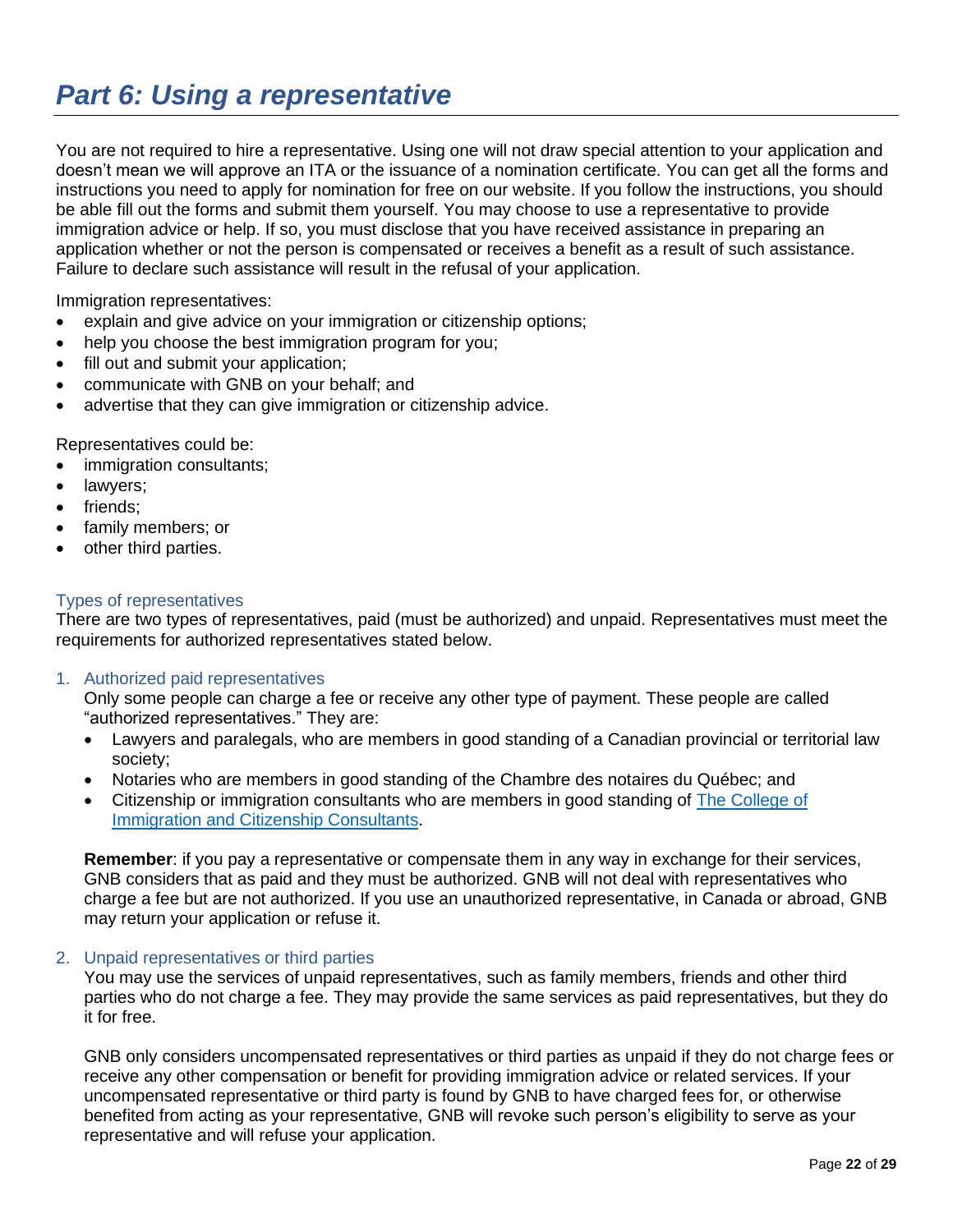#### Declaration and consent

To protect your privacy, you need to give us your written consent before we'll share any of your personal information with anyone or give anyone access to your application information. If you wish to use the services of a paid or unpaid representative, you must complete the *Use of a Representative Form (NB-007)* and include it with your application. It confirms that you have authorized the individual named on the form to represent you and act on your behalf with GNB. This may include representation throughout the Expression of Interest (EOI), application and assessment processes, and communication with GNB as required, including disclosure of personal and/or confidential information to your representative.

Correspondence from GNB will be sent to you and your representative. Therefore, it is required that you include your personal contact information on the application. At its discretion, GNB may contact you directly to request additional evidence or information to verify information in your EOI and/or application to determine if you meet or continue to meet all program requirements.

#### Changing or cancelling representatives

You may only have one representative named in your application at any given time. If you change or cancel your paid or unpaid representative, you must provide notification to GNB by submitting a revised *Use of Representative Form* (NB-007). Submitting a revised form will automatically cancel any previously appointed representative. Failure to declare a change in representative will result in the refusal of your application. You are responsible for ensuring your application is updated to reflect any change in representative.

#### Beware of fraud

You are responsible for all the information in your application even if a representative completes it for you. It is against the law to give false or misleading information in your application. If the information on your application is false or misleading, your application will be refused.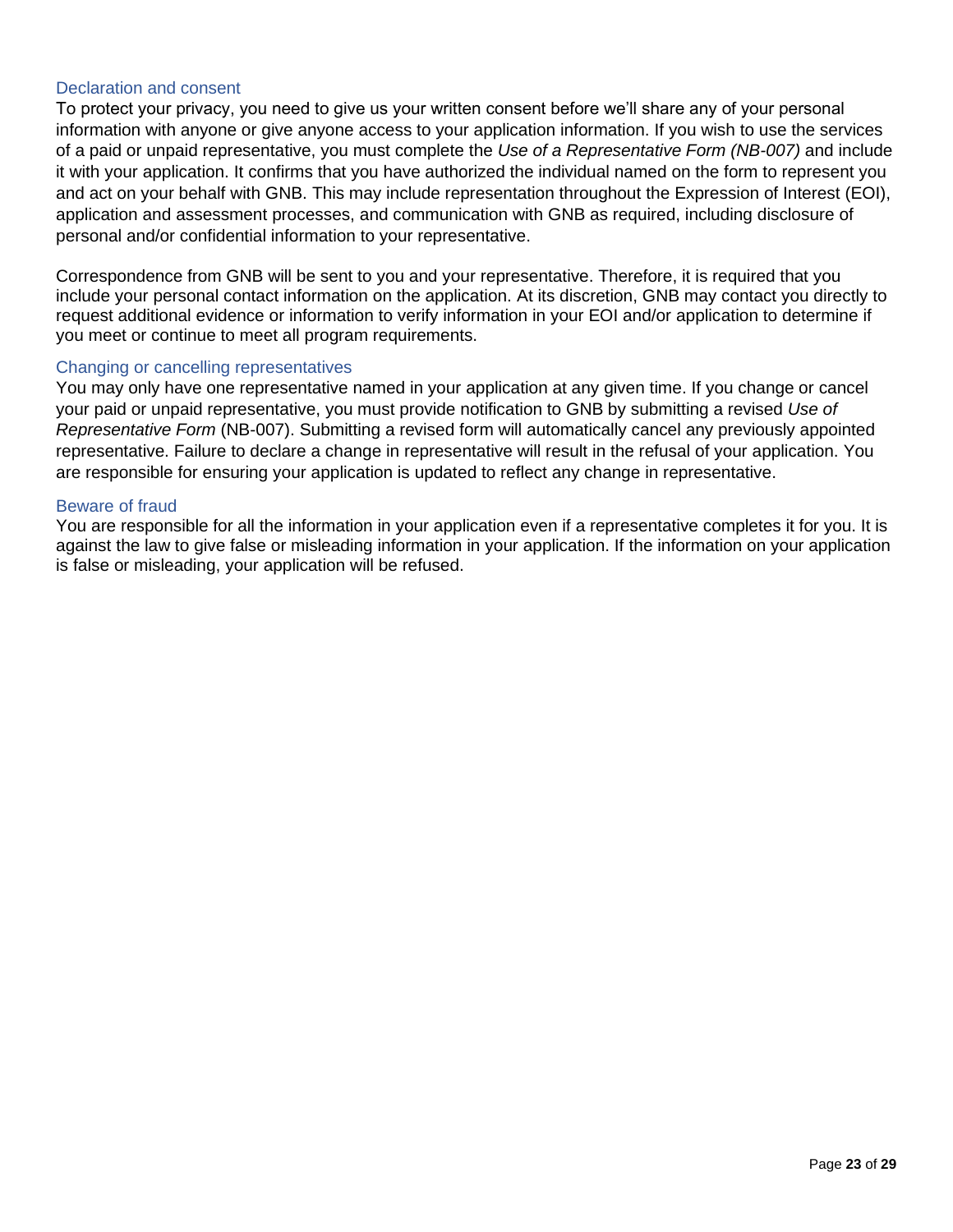# <span id="page-23-0"></span>*Part 7: When not to apply*

You are not eligible to apply if you:

- Already have an active application registered with GNB;
- Own property and/or a business in another province or territory in Canada;
- Have an immigration application in process in another province or territory in Canada;
- Have been refused for misrepresentation through any immigration program;
- Living in Canada illegally;
- Have been refused admission to, or ordered to leave Canada or any other country or territory;
- Are working in Canada without authorization;
- Are living in Canada and are out of legal status and have not applied for restoration of status within 90 days of having lost your status;
- Are an unresolved or failed refugee or humanitarian and compassionate claimant living in Canada;
- Have not been lawfully admitted to your current country of residence;
- Are not lawfully residing in your current country of residence;
- Are engaged in full-time post-secondary education in Canada;
- Have been offered a seasonal, part-time or casual job in New Brunswick;
- Are in a sales position that is based solely on commission for compensation;
- Are an individual whose job will not be based in New Brunswick;
- Are registered in the federal Live-in Caregiver Program;
- Base your application on a job offer where you are self-employed in New Brunswick;
- Are on a federal post-graduate work permit and your occupation falls under NOC skill-level D;
- Accept an offer of employment that will adversely affect the settlement of a labour dispute, or the employment of anyone involved in any such dispute, or adversely impact training or employment opportunities for Canadian citizen or PR living in New Brunswick;
- Base your application on a job offer where you are a majority shareholder in an New Brunswick business; or
- Base your application on a job offer where you are intending to start a business and/or become self-employed in New Brunswick.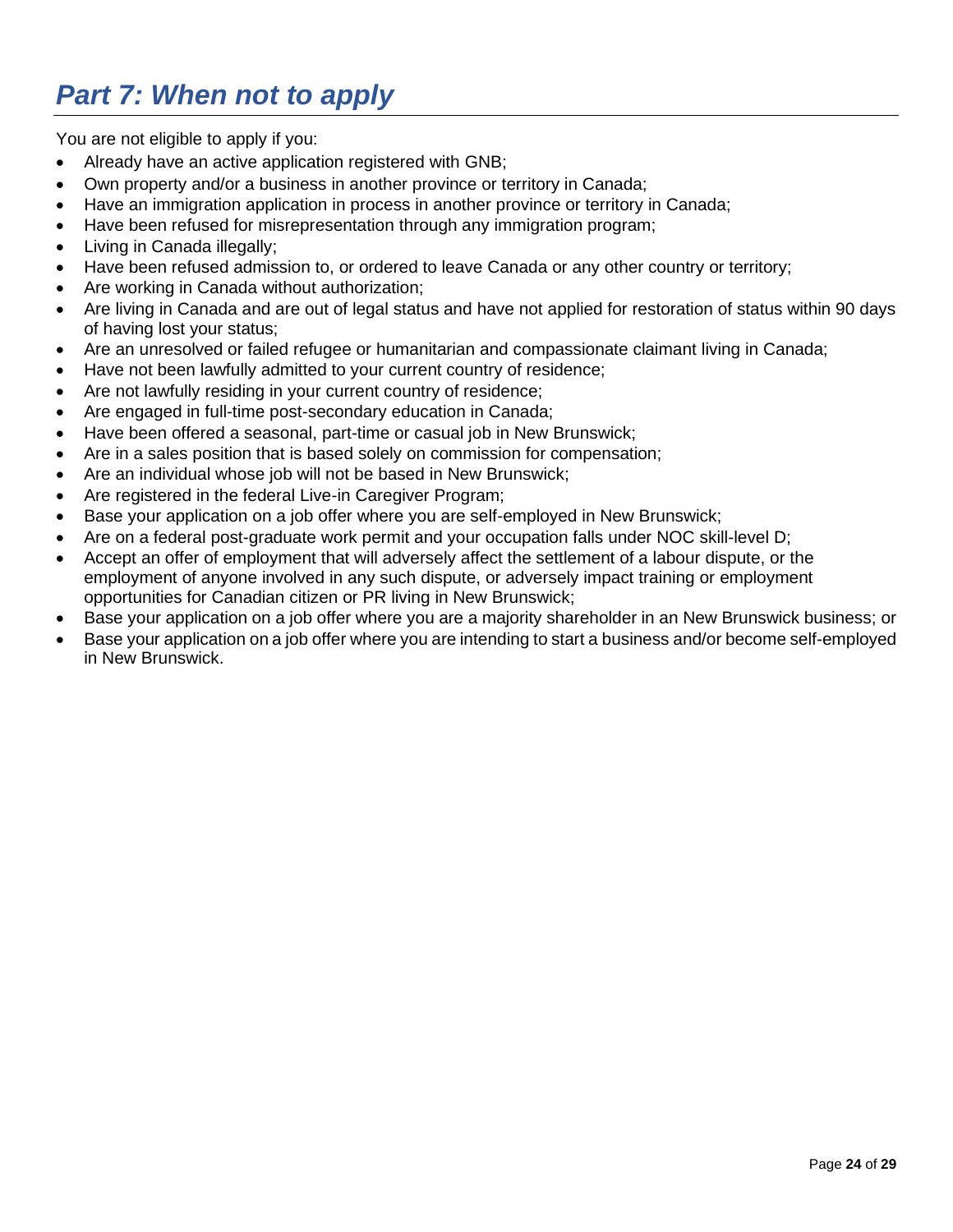# <span id="page-24-0"></span>*Part 8: Processing fees*

GNB charges fees to partially recover the cost of providing some services to the public. The fees are based on the concept that persons specifically requesting a service should pay for that service. Fee levels are set to recover as much of the costs of each service as reasonable without imposing undue hardship or affecting access to services.

Pay your fees through your online account. Your spouse or common-law partner and dependent children are included in the processing fee. **Processing fees are non-refundable**.

The Canadian \$250 processing fee is payable by Visa, MasterCard, Discover, Amex, INTERAC Online or Visa/Debit.

**Note***:* You and your family members must also pay for medical examinations, police clearances, fees associated with language testing and obtaining documents. Other fees may apply including, but not limited to, language testing, educational credential assessments, net worth verification and document translation. These fees are not payable to GNB.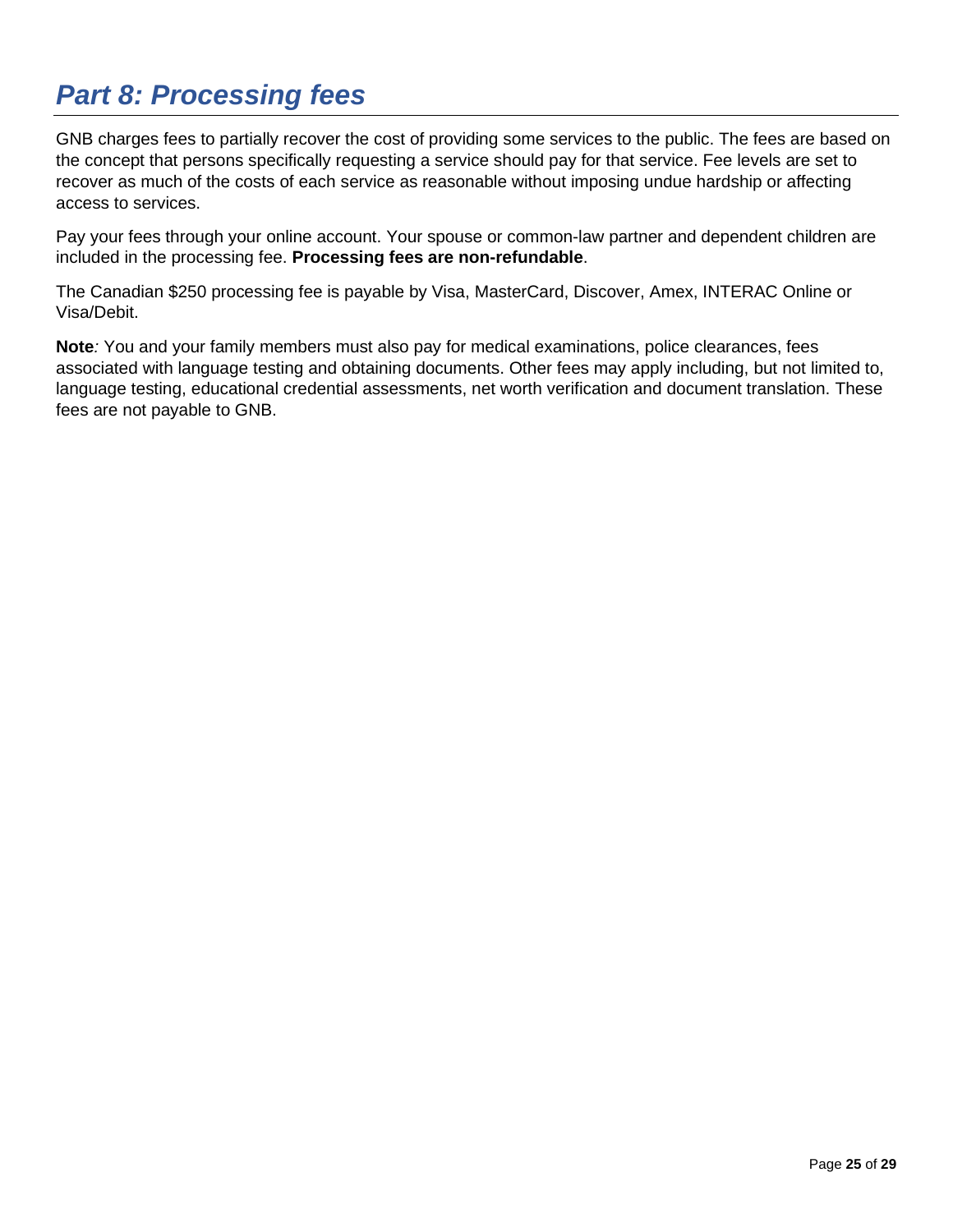# <span id="page-25-0"></span>*Part 9: Document checklist*

You are required to submit a complete electronic application within 45 calendar days of being issued an ITA. The application and all supporting documents must be submitted electronically through your online account.

All documents must be provided as PDF files. You will have to scan paper documents into PDF files and convert electronic documents into PDF files. Scanned documents:

- Must not exceed an upload size of 2 GB;
- Must be clear enough to read;
- With images, should be scanned in color; and
- With text-only, may be scanned at a grayscale setting to reduce the file size; and must not be enhanced or edited.

If you are unable to provide any of the requested documentation, please include with your application a written explanation with full details as to why that documentation is unavailable and any other documentation that would support your claim. Failure to provide supporting documents in certain circumstances may result in the refusal of your application.

Sign all forms as applicable. Please note that by signing these documents, you are certifying that all information provided therein, whether prepared by you or not, is complete and true in all respects. If you or someone acting on your behalf directly or indirectly submits false documents or misrepresents facts relating to your application for a PR visa, your application will be refused.

All documents must be in either English or French. If a supporting document is in a language other than English or French, you must upload a copy of the original document as well as a version translated by a certified translator. Translators must be certified by a regulatory body and cannot be a family relative, or work for a paid consultant who is preparing you application. You must also supply proof from the translator describing their translation ability or certification.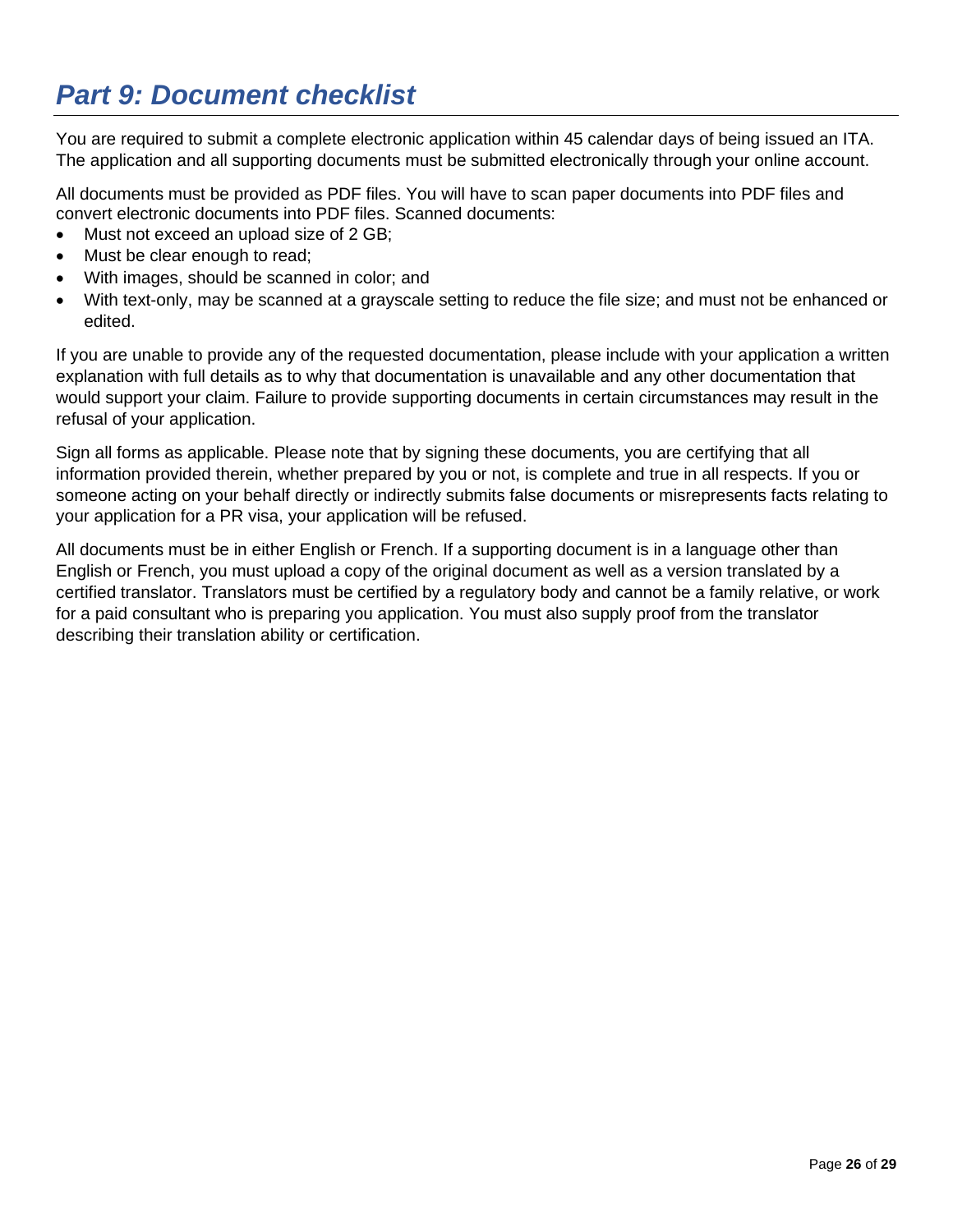| Identity and civil status documents (mandatory, as applicable) |                                                                                                                                                                                                                                                                                                                                                                                                                                                                                                                                                                                                                                                                                                                                                             |  |
|----------------------------------------------------------------|-------------------------------------------------------------------------------------------------------------------------------------------------------------------------------------------------------------------------------------------------------------------------------------------------------------------------------------------------------------------------------------------------------------------------------------------------------------------------------------------------------------------------------------------------------------------------------------------------------------------------------------------------------------------------------------------------------------------------------------------------------------|--|
| <b>Document</b>                                                | <b>Description</b>                                                                                                                                                                                                                                                                                                                                                                                                                                                                                                                                                                                                                                                                                                                                          |  |
| <b>Birth</b><br>certificate(s)                                 | A birth certificate or equivalent document from the birth country, or letter of<br>explanation where no birth certificate is available in the country, for you and your<br>spouse or common-law partner.                                                                                                                                                                                                                                                                                                                                                                                                                                                                                                                                                    |  |
| Marriage,<br>divorce/death<br>certificate(s)                   | Include certificates for each marriage, divorce or death of a spouse, for you and your<br>spouse or common-law partner.                                                                                                                                                                                                                                                                                                                                                                                                                                                                                                                                                                                                                                     |  |
| Common-law<br>union                                            | If you have a common law partner, complete and include an original IRCC Statutory<br>Declaration of Common-Law Union Form (IMM 5409) and include evidence that you<br>have cohabited with your partner for a period of at least 12 continuous months. Provide<br>the following documents listing both your names: copies of joint bank accounts, copies<br>of leases, and utility bills, etc.                                                                                                                                                                                                                                                                                                                                                               |  |
| Passport(s)                                                    | Page showing your biographical data for you, your spouse or common-law partner<br>and accompanying dependent children.                                                                                                                                                                                                                                                                                                                                                                                                                                                                                                                                                                                                                                      |  |
| Travel<br>documents                                            | Visas and permits providing proof of legal status in your country of residence, if other<br>than your country of citizenship (e.g. work permit)                                                                                                                                                                                                                                                                                                                                                                                                                                                                                                                                                                                                             |  |
| Children's<br>information                                      | Birth certificates (which names their parents);<br>$\bullet$<br>If applicable, adoption papers issued by recognized national authorities showing<br>$\bullet$<br>the legal, approved adoption of adopted, dependent children;<br>Proof of custody for children under the age of 18 and proof that the children may<br>$\bullet$<br>be removed from the jurisdiction of the court;<br>Proof of current or future studies in Canada, including a confirmation letter from<br>$\bullet$<br>the educational institution(s) and study permit or other authorization.<br>If the other parent of your children is not accompanying you to Canada, you must<br>$\bullet$<br>submit a IRCC Statutory Declaration from Non-Accompanying Parent/Guardian<br>for Minors |  |
| Color digital<br>photo(s)                                      | Digital passport-type photos of yourself and each family member included in your<br>application. Photos must comply with Canadian passport photo specifications.                                                                                                                                                                                                                                                                                                                                                                                                                                                                                                                                                                                            |  |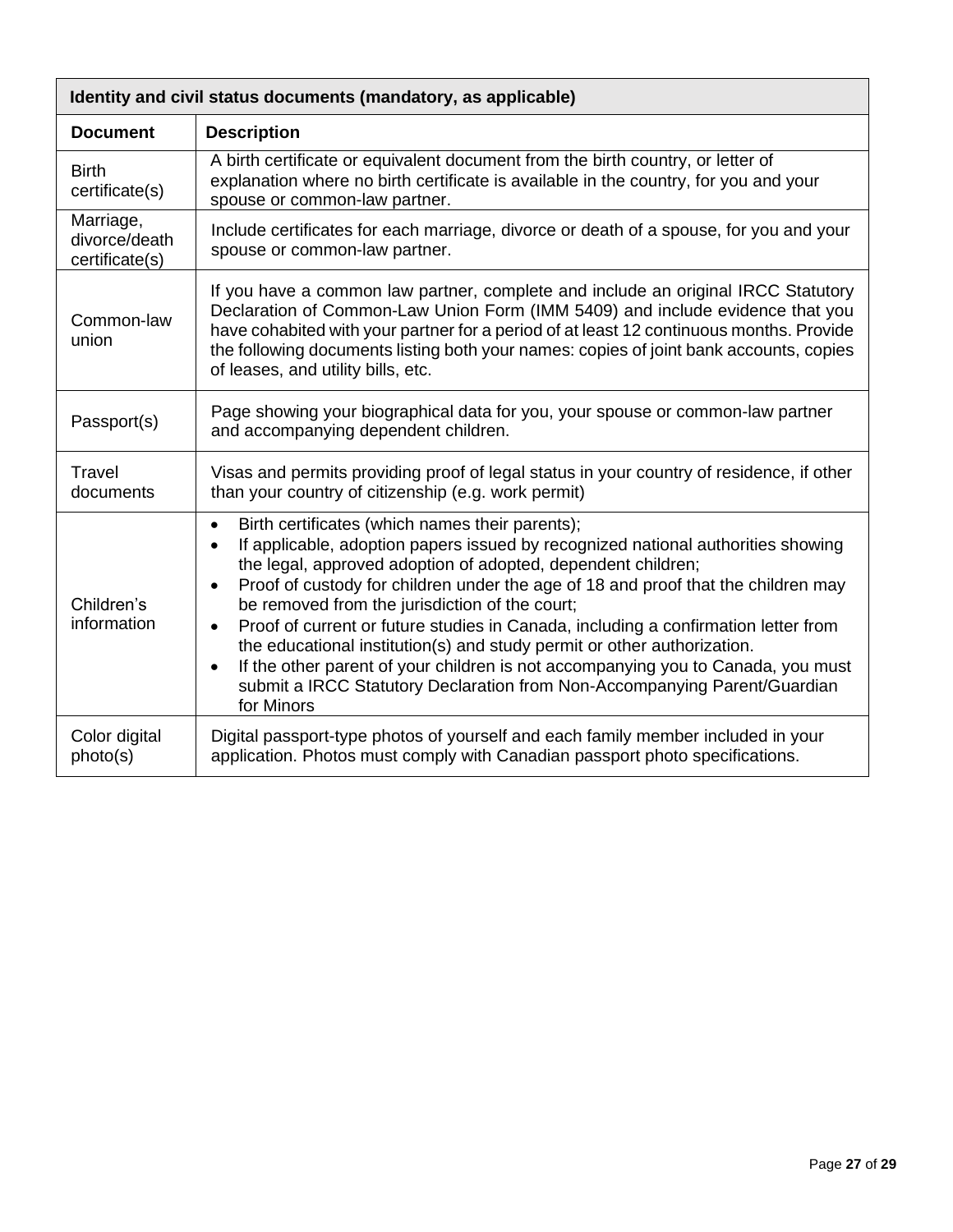| Eligibility documents (mandatory, as applicable) |                                                                                                                                                                                                                                                                                                                                                                                                                                                                                                                                                                                                                                                                                                                                                                                                                                                                                                                                                                                                                                                                                                                                                                                                                                                                                                                                                                                                                                                                             |  |
|--------------------------------------------------|-----------------------------------------------------------------------------------------------------------------------------------------------------------------------------------------------------------------------------------------------------------------------------------------------------------------------------------------------------------------------------------------------------------------------------------------------------------------------------------------------------------------------------------------------------------------------------------------------------------------------------------------------------------------------------------------------------------------------------------------------------------------------------------------------------------------------------------------------------------------------------------------------------------------------------------------------------------------------------------------------------------------------------------------------------------------------------------------------------------------------------------------------------------------------------------------------------------------------------------------------------------------------------------------------------------------------------------------------------------------------------------------------------------------------------------------------------------------------------|--|
| <b>Document</b>                                  | <b>Description</b>                                                                                                                                                                                                                                                                                                                                                                                                                                                                                                                                                                                                                                                                                                                                                                                                                                                                                                                                                                                                                                                                                                                                                                                                                                                                                                                                                                                                                                                          |  |
| Language                                         | Valid language test results from a designated testing agency                                                                                                                                                                                                                                                                                                                                                                                                                                                                                                                                                                                                                                                                                                                                                                                                                                                                                                                                                                                                                                                                                                                                                                                                                                                                                                                                                                                                                |  |
| Education<br>earned in<br>Canada                 | Completed Canadian secondary or post-secondary educational credential documents,<br>including: certificates, diplomas or degrees, and transcripts for successfully completed<br>secondary or post-secondary studies                                                                                                                                                                                                                                                                                                                                                                                                                                                                                                                                                                                                                                                                                                                                                                                                                                                                                                                                                                                                                                                                                                                                                                                                                                                         |  |
| Education<br>earned outside<br>Canada            | Educational Credential Assessment from a recognized organization to show that your<br>credential is valid and equal to a Canadian credential                                                                                                                                                                                                                                                                                                                                                                                                                                                                                                                                                                                                                                                                                                                                                                                                                                                                                                                                                                                                                                                                                                                                                                                                                                                                                                                                |  |
| Previous work<br>experience                      | You shall provide an official reference letter(s) from each employer, based on your<br>cumulative and full-time-related work experience obtained within the five years prior to<br>submitting a complete application to GNB. Letter(s) shall be printed on company<br>letterhead, and include:<br>your name;<br>$\circ$<br>the company's contact information (i.e. address, telephone number, email);<br>$\circ$<br>the name, title and signature of the immediate supervisor or personnel officer at the<br>$\circ$<br>company; and<br>all positions held while employed at the company including job title, duties and<br>$\circ$<br>responsibilities, job status (if current job), dates worked for the company, number of<br>work hours per week and annual salary plus benefits.<br>If your work experience is in Canada, T4 tax information slips that reflects the work<br>experience timeframe is required (e.g., work experience from 2015-2018 requires only<br>documents from those calendar years). Be sure to remove the Social Insurance Number.<br>Pay stubs and financial statements may also be requested to validate work experience.<br>If your work experience is based on self-employment, you must provide official<br>documents from independent third parties.                                                                                                                                                                                      |  |
| Adaptability                                     | If you are claiming points for adaptability you must provide the following (if applicable):<br>Work experience: an official reference letter(s) from each New Brunswick employer,<br>based on your cumulative full-time, related work experience obtained within the five<br>years prior to submitting a complete application to GNB, along, pay stubs and/or other<br>proof of remuneration, as well as current and expired work permits.<br>Education: provide proof of having successfully completed post-secondary education at<br>an accredited institution in New Brunswick. Include certificates, diplomas or degrees,<br>and transcripts.<br>Language: valid test results from a designated testing organization showing that your<br>spouse/common-law partner has obtained a minimum score equal to or greater that a<br>Canadian Language Benchmark (CLB) 4 for English or Niveaux de compétence<br>linguistique canadiens (NCLC) 4 for French in all four language abilities: reading,<br>writing, listening and speaking.<br>Family: provide certificated copies of birth certificates and/or notarized kinship<br>certificate of the relative in Canada, Record of Landing (IMM 1000), Confirmation of<br>Permanent Residence or Permanent Resident card, proof of citizenship such as a<br>photocopy of pages of a Canadian passport or Canadian citizenship card, and copies<br>of employment letters, driver's license, ownership of property, lease, etc. |  |